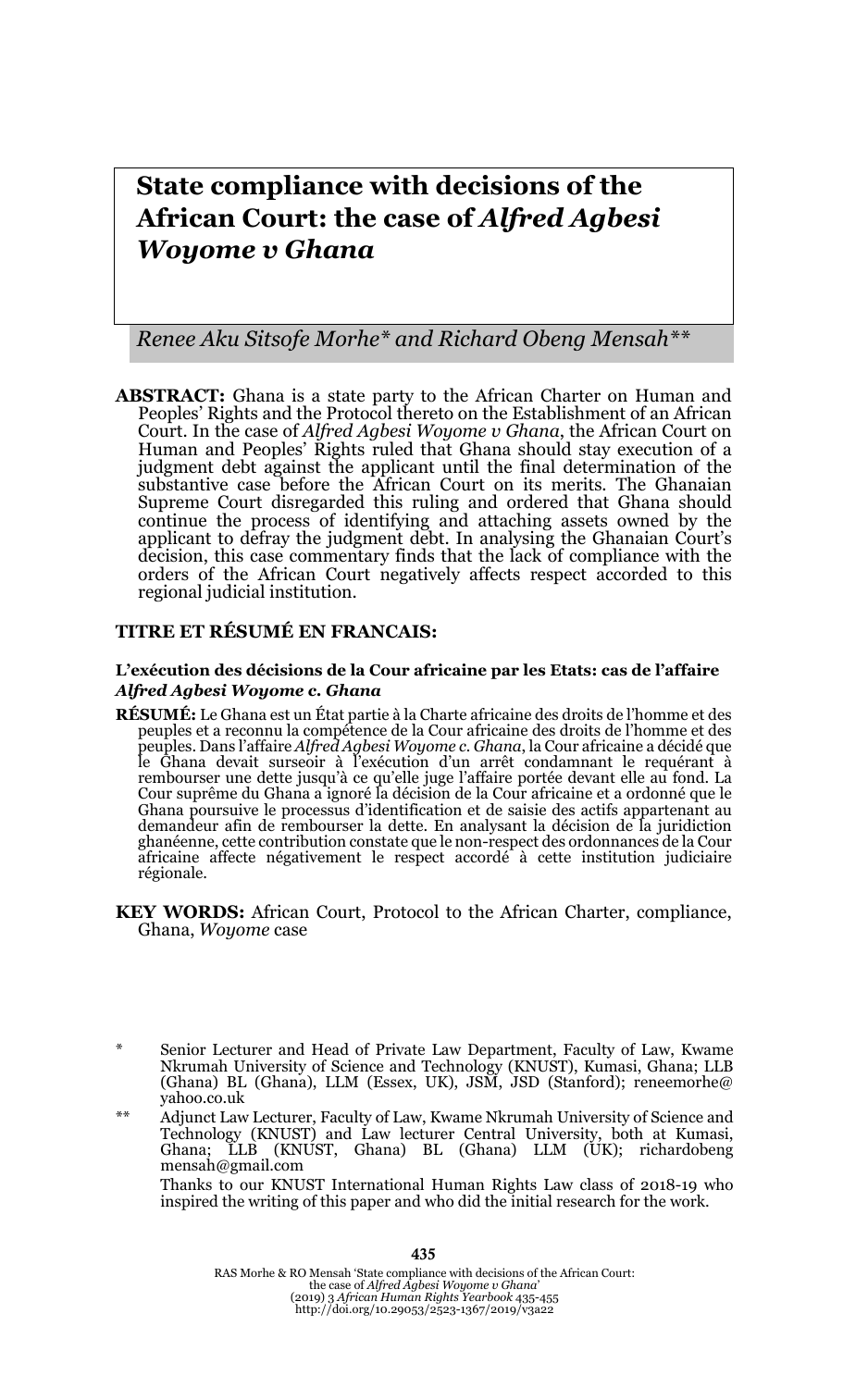| <b>CONTENT:</b> |  |
|-----------------|--|
|-----------------|--|

| 2 |                                                                              |       |
|---|------------------------------------------------------------------------------|-------|
|   | 2.1                                                                          |       |
|   | Problems with compliance and implementation of the African Court's<br>2.2    |       |
|   |                                                                              | . 440 |
| 3 |                                                                              |       |
|   | Findings: the Ghana Supreme Court's decision on order for stay               |       |
|   |                                                                              |       |
|   | 4.1                                                                          |       |
|   | 4.2                                                                          |       |
| 5 |                                                                              |       |
| 6 |                                                                              |       |
|   | 6.1                                                                          |       |
|   | States must become parties to human rights treaties only after<br>6.2        |       |
|   |                                                                              |       |
|   | Liaising with all stakeholders and publicity for the African Court in<br>6.3 |       |
|   |                                                                              |       |
|   |                                                                              |       |
|   |                                                                              |       |

### **1 INTRODUCTION**

For many years the African Union (AU) and its system for protection of human rights, especially the African Commission on Human and Peoples' Rights (African Commission), was referred to as a 'toothless bull dog' because of its inability to enforce decisions in cases of breach of fundamental human rights and freedoms.<sup>1</sup> The African Court on Human and Peoples' Rights (African Court) was then established in hope of rectifying the situation.<sup>2</sup> It is essential to note that the African Court is not an appellate court in the hierarchy of domestic courts.<sup>3</sup> Hence, implementation and compliance with its decisions within the domestic arena is problematic since it appears to rely on good faith of member state parties. This problem was observed from Ghana's Supreme Court's decision in an application requesting it to implement an order from the African Court granting a stay of execution in the case of *Woyome v Ghana*. 4

Woyome, the applicant in the case, and the government of Ghana entered into a contract under which the applicant provided engineering services to Ghana. However, there was dispute over the validity of the contract. The matter ended in the Ghanaian Supreme Court where the applicant was sued, together with two other defendants, by Mr Martin Alamisi Amidu under article 2 of the 1992 Constitution of Ghana.5 The Supreme Court found that payment of the contract sum of

- 1 A Ayinla & GM Wachira 'Twenty years of elusive enforcement of the recommendations of the African Commission on Human and Peoples' Rights: a possible remedy' (2006) 6 *African Human Rights Law Journal* 465; E Mulembe 'Human rights and development in the twenty-first century: the African challenges' (1999) 31 *Zambia Law Journal* 41 at 67.
- 2 Founded under the Protocol to the African Charter on Human and Peoples' Rights on the establishment of the African Court on Human and Peoples' Rights, adopted in 1998, entered into force in 2004.
- 3 *Mtingwi v Malawi* (Application 1 of 2013) [2018] 1; (15 March 2013) para 14.
- 4 *Alfred Agbesi Woyome v Ghana* (Application 1/2017) (24 November 2017).
- 5 *Amidu No.3 v Attorney-General, Waterville Holdings (Bvi) & Woyome (No.2)* (2013-2014) 1 SCGLR 60.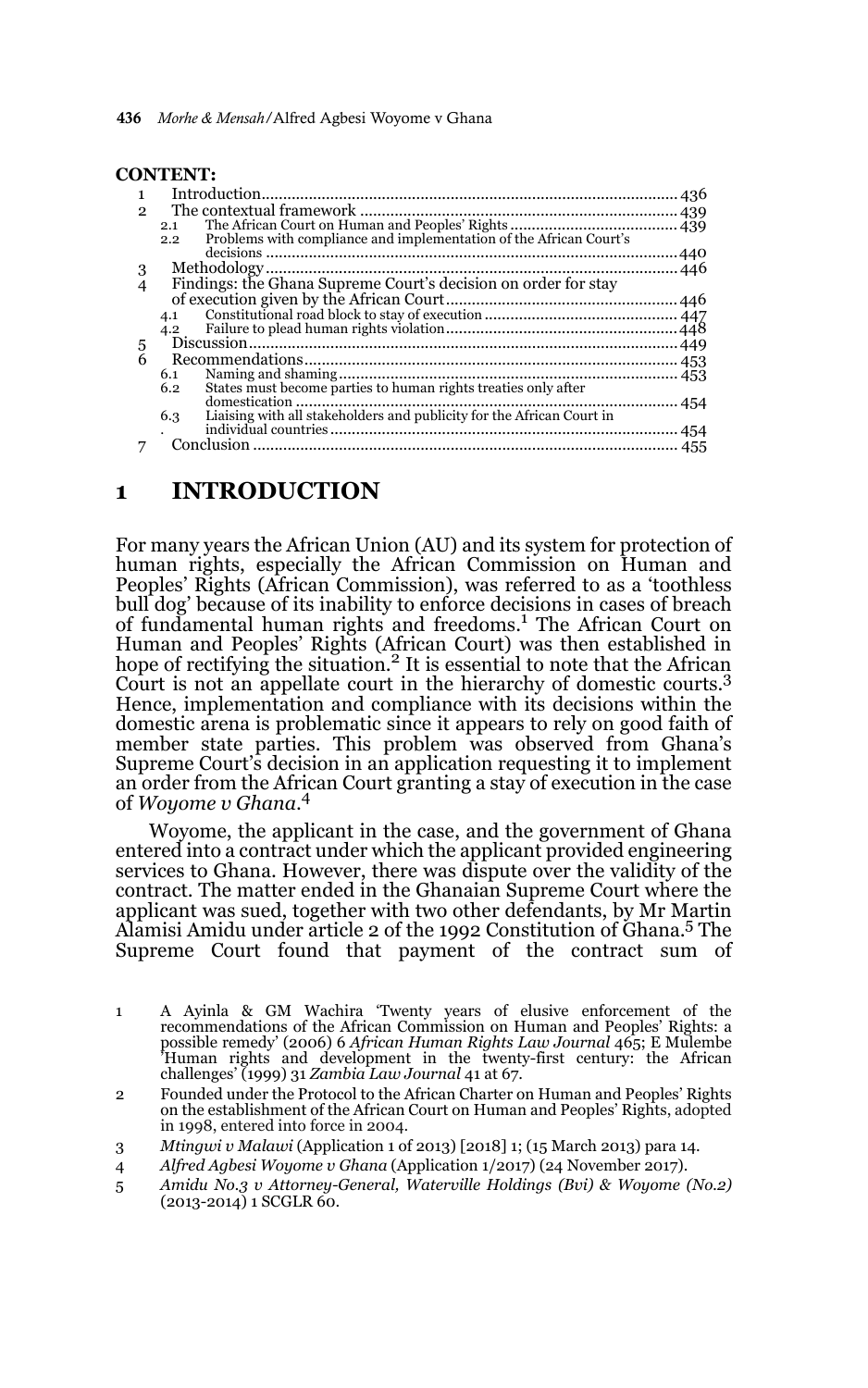GH¢51,283,480.59 to the applicant was unconstitutional. Subsequently, the applicant applied for a review of the judgment. The review bench of the Court in a unanimous ruling delivered by Dotse, JSC on 29 July 2014 ordered the applicant to pay to the government of Ghana the said contract amount which appears to be substantial. The applicant alleged that Justice Dotse, while refusing the review, included sentences that the applicant interpreted as biased and prejudicial to his case.6 The sentences included: 'the tendency where state resources are allowed to be dissipated must be brought to an end' and also '… this review application should resist any attempt to use this court as a conduit by which any acts of unconstitutionality in the siphoning of public funds will be given a semblance of authority and judicial blessing.'<sup>7</sup>

The applicant applied to the African Court alleging infringement of his human rights under the African Charter on Human and Peoples' Rights (African Charter) particularly article 2 on enjoyment of rights and freedoms recognised without distinction, article 3 on equality before the law and equal protection of the law and article 7 on the right to a fair trial. Before the hearing of this substantive case, however, the applicant asked for an interim order from the African Court for a stay of execution of the judgment delivered by the Ghanaian Supreme Court requesting him to refund the money. He brought the preliminary motion because as the sole and constitutional body entrusted with the responsibility to represent the government of Ghana in civil proceedings, the Attorney-General, the first respondent in that application, had proceeded to levy execution by resorting to judicial processes regulating execution of judgments. Subsequently, the Attorney-General also began valuing the applicant's properties in an effort to retrieve the money.

The applicant argued that if Ghana is allowed to continue valuing and taking his property he would suffer irreparable harm should the application before the African Court be eventually decided on its merits in his favour. In arguing before the African Court, the applicant also maintained that the interim measures should be ordered due to the urgency and gravity of the situation. The respondent state, Ghana, opposed the application for the interim measures and argued, among other grounds, that the question for determination was whether it was entitled under the laws of Ghana to recover the debts owed by the applicant.<sup>8</sup> Also, that the issue is not  $(1)$  whether alleged irreparable breaches of human rights can be legitimately raised following its efforts to recover; or (2) whether this action would amount to a breach of Ghana's obligation under the African Court. 9 The applicant, after filing this preliminary motion to the African Court, applied to the Ghanaian

6 As above, para 35.

9 See generally arts 5(3) & 34(6) of the Protocol.

<sup>7</sup> As above.

<sup>8</sup> In making its case, the government referred to art 40 of the Ghana 1992 Constitution on the need to protect the interests of Ghana in international relations.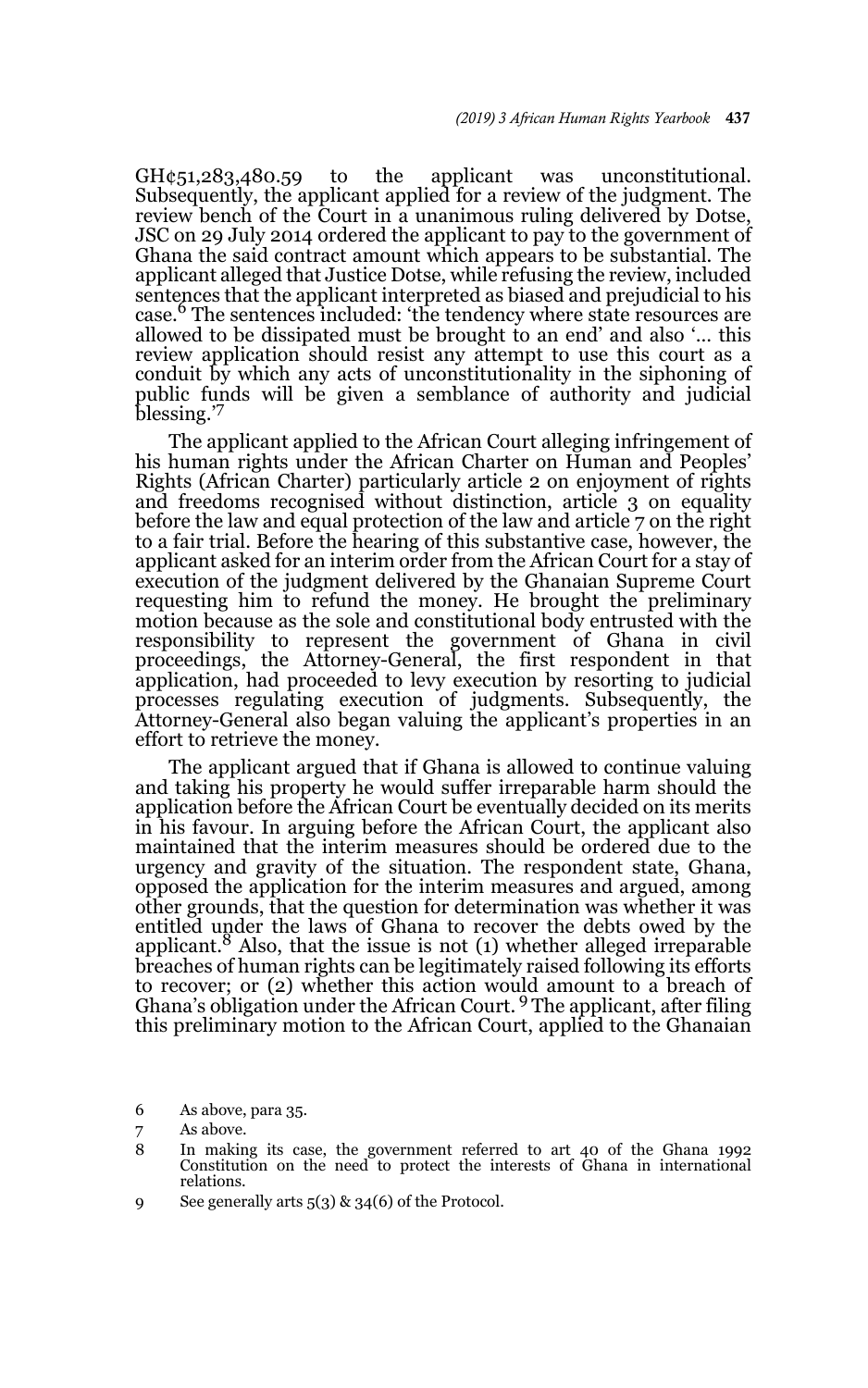Supreme Court<sup>10</sup> pleading a stay of execution proceedings pending the final determination of the matter before the African Court. Before the Supreme Court could decide this application, the African Court ruled that Ghana should stay execution of the judgment against the applicant until the final determination of the substantive case on its merits. Four days after the decision of the African Court on the preliminary matter, the Supreme Court of Ghana also delivered its ruling<sup>11</sup> on the question of stay of execution. The Supreme Court, without considering the decision of the African Court on the preliminary motion, dismissed the application as having no merit. As a result, the Attorney-General did not comply with the decision of the African Court and continued the court processes of identifying assets owned by the applicant to defray the judgment debt.

This commentary relates to this decision of the Ghanaian Supreme Court. We submit that two possible scenarios could have emerged from the applicant's substantive case at the African Court if the interim order for stay of execution had been observed by Ghana and the applicant's properties preserved. These are that the African Court could have eventually ruled that (1) his rights had not been violated or (2) that his rights had been violated. In the former, the government wins and could proceed with attachment of the applicant's property. Also, in this former scenario, the interim order for stay of execution may only have delayed attachment of the properties and the government would still have had the opportunity to recover the money. In the latter scenario, the applicant wins and is able to keep his property. In both scenarios, at least, justice would have not only been done but also seen to have been done.

Indeed, during the course of writing this case commentary, the African Court ruled on the substantive matter and found in favour of Ghana.<sup>12</sup> Ghana had argued that the Protocol to the African Charter on the Establishment of an African Court (Court Protocol) had not been domesticated and that the application did not raise human rights claims. Ghana also argued that the African Court could not review decisions of the Ghana Supreme Court. While ruling in favour of Ghana that no human rights had been infringed, the African Court did caution against inflammatory speeches of judges, labelling Justice Dotse's statements as being unfortunate. The Court held that the statements did not give an impression of preconceived opinions and did not reveal bias especially since there were other judges on the panel and the decision about the review was unanimous. The African Court also established its jurisdiction over the case stating that article 3 of the Court Protocol only required ratification and not domestication.

Considering the decision of the Ghanaian Supreme Court not to acknowledge the preliminary decision of the African Court one wonders about the reaction of Ghana, as a state party to the Protocol, had the

<sup>10</sup> *Martin Alamisi Amidu v The Attorney-General and 2 others* (2017) Supreme Court Civil Motion No. J8/08/2018. Judgement delivered on 28 November 2017.

<sup>11</sup> As above.

<sup>12</sup> *Woyome v Ghana* (Application 1/2017) 1970 African Court 13 (28 June 2019).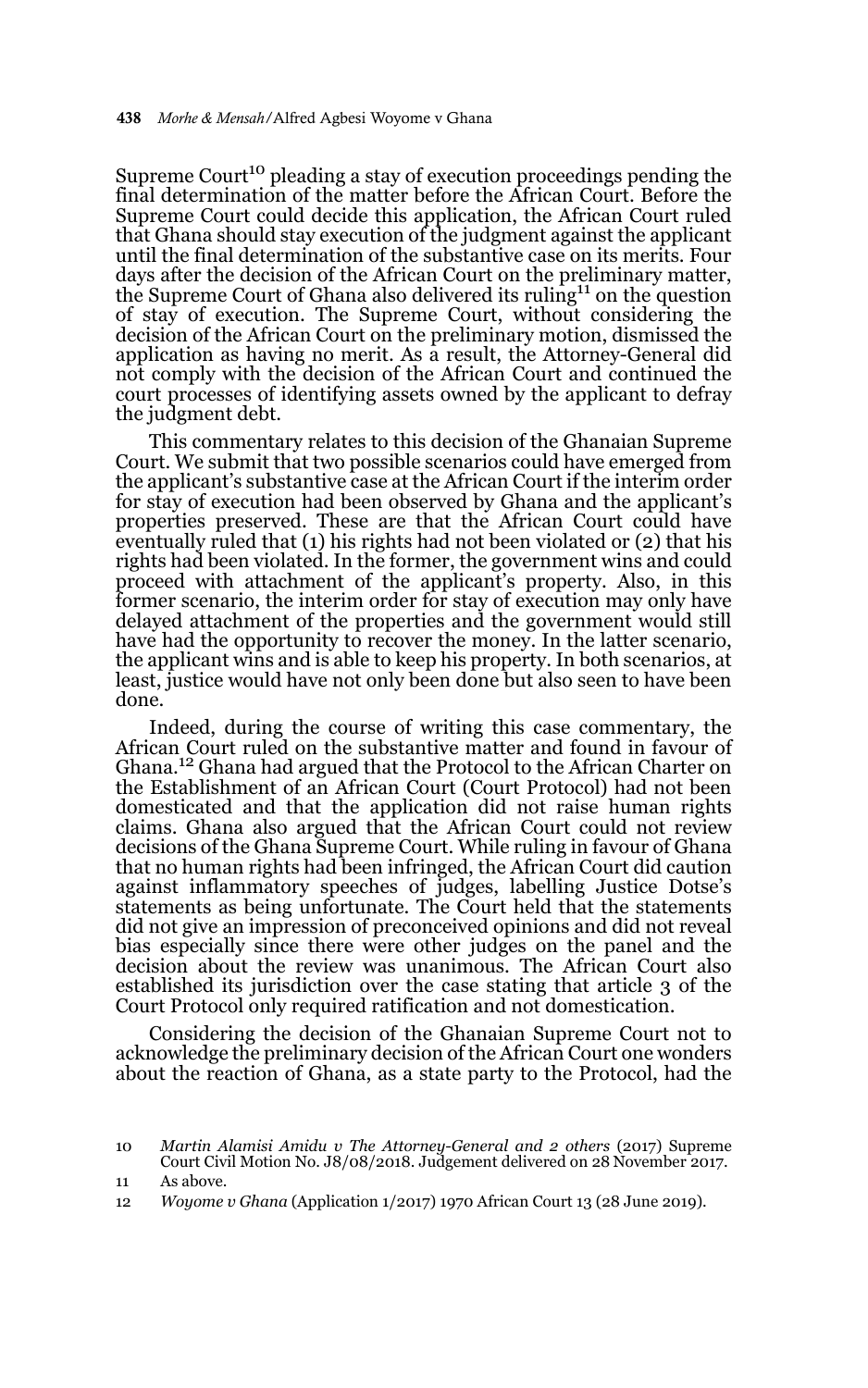African Court given an adverse decision. This case discussion is concerned with the response of Ghana's Supreme Court to Woyome's application for stay of execution because it presented a conundrum about the enforceability of decisions from the African Court. The decision was against the tenets of state party obligation under the African Charter and its Court and has the potential to negatively affect respect accorded this regional judicial institution. The objective therefore is to present an analysis of the Supreme Court's decision to determine the basis of denial of stay of execution as ordered by the African Court. This discussion is divided into seven parts. Part 2 presents the contextual framework, which is the literature review. Part 3 presents the methodology. Part 4 outlines the findings, which presents the Supreme Court's decision and Part 5 presents our discussion. Finally, part 6 is the recommendations for the way forward. Part 7 is the conclusion.

### **2 THE CONTEXTUAL FRAMEWORK**

#### **2.1 The African Court on Human and Peoples' Rights**

The African Court was established in terms of article 1 of the Court Protocol. The Court Protocol was adopted on 10 June 1998, in Ouagadougou, Burkina Faso, by the then Organization of African Unity  $(OA\breve{U})$ .<sup>13</sup> The Protocol entered into force on 25 January 2004. The African Court became operational in 2006 and is composed of 11 Judges elected by the Executive Council and appointed by the Assembly of Heads of State. The African Court has jurisdiction over all cases and disputes submitted to it regarding the interpretation and application of the Charter, the Court Protocol and any other relevant human rights instrument ratified by states.<sup>14</sup> As the Charter deals with human and peoples' rights, any allegation of a breach of the rights of an individual falls in the purview of the Court. However, as illustrated in the case of *Michelot Yogogombaye v Senegal*, 15 there is an avenue for individuals to access the Court but only when the violating state party has made a declaration recognising the competence of the Court to receive<br>individual complaints.<sup>16</sup> Further, the individual must have exhausted all local remedies. Ghana has recognised the competence of the African Court to receive individual complaints.

The African Court has the mandate to order reparations and compensation and its decisions are final and binding on all parties. As at June 2019, the Protocol had been ratified by 30 member states of the

<sup>13</sup> Protocol to the African Charter on Human and Peoples' Rights on the Establishment of an African Court on Human and Peoples' Rights 10 June 1998 http://www.achpr.org/instruments/court-establishment/ (accessed 13 June 2019).

<sup>14</sup> As above.

<sup>15</sup> Appl. 1/2008, ACtHPR, Judgment (15 December 2009).

<sup>16</sup> Art 34(6) of the Protocol.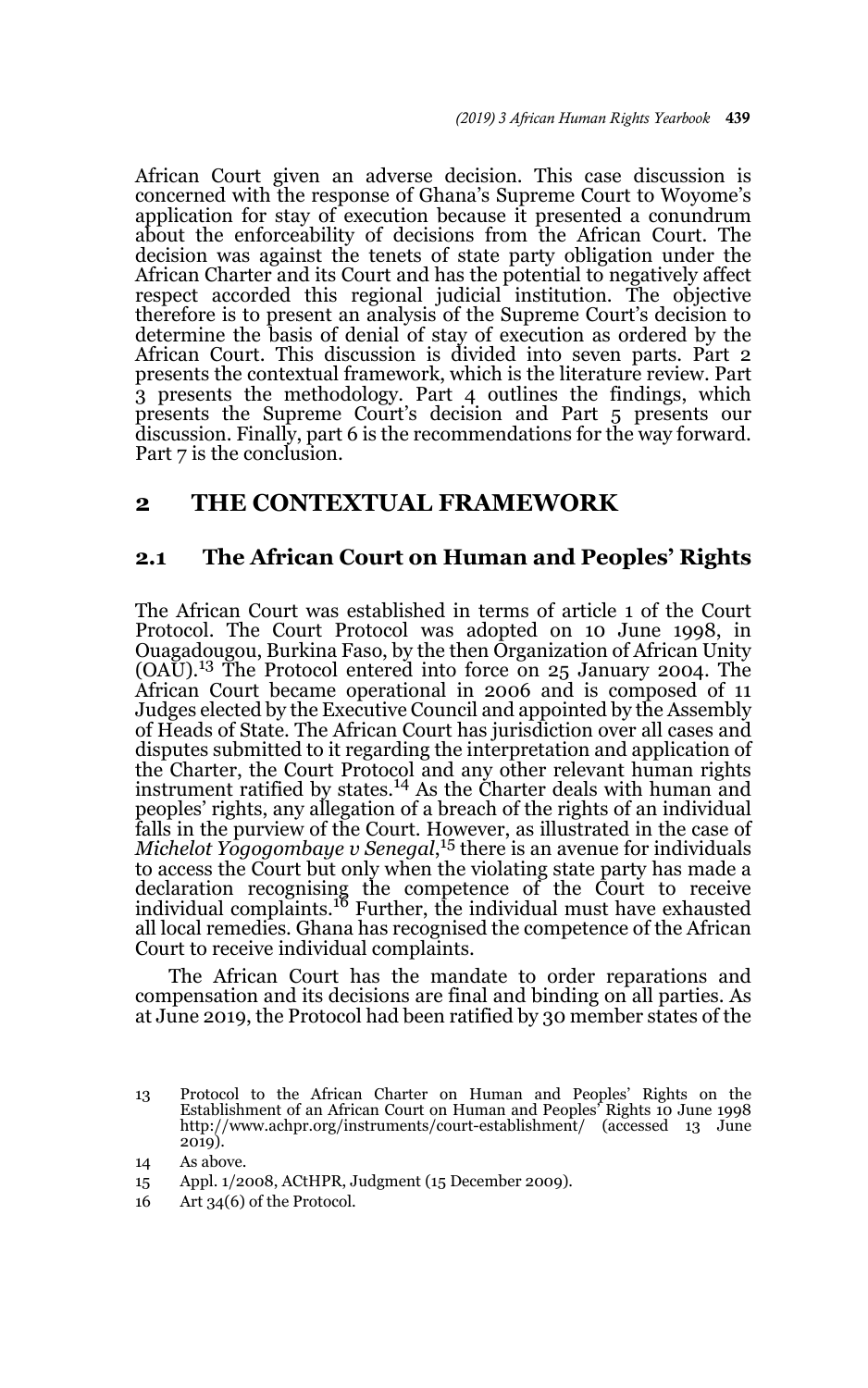African Union, namely: Algeria, Benin, Burkina Faso, Burundi, Cameroon, Chad, Congo, Côte d'Ivoire, Comoros, Gabon, The Gambia, Ghana, Kenya, Libya, Lesotho, Malawi, Mali, Mauritania, Mauritius, Mozambique, Niger, Nigeria, Uganda, Rwanda, Sahrawi Arab Democratic Republic, Senegal, South Africa, Tanzania, Togo and Tunisia. Of the 30 state parties to the Protocol, only seven, namely: Benin, Burkina Faso, Côte d'Ivoire, Ghana, Malawi, Mali and Tanzania, had made the declaration under article 34(6) accepting the jurisdiction of the African Court to receive cases from individuals and non-governmental organisations.17 Rwanda, which previously made the declaration has since withdrawn, revealing the difficulty states have with subsuming their judicial sovereignty with that of the African Court.<sup>18</sup>

As at June 2019, a total of 216 applications had been received by the African Court. 201 were from individuals, 12 from NGO's and 3 from the Commission. As at the time of writing, the Court had so far finalised 58 applications, transferred 4 applications to the Commission and had 154 applications pending. All the decisions of the African Court are communicated to the parties, in accordance with article 29(1) of the Protocol. Under article 31 of the Protocol, the Court submits an Activity Report to the Assembly, specifying cases completed, those pending and cases in which states had not complied with decisions of the court.

The expectation is that the African Court would be a supranational institution that would 'give teeth' to the Charter and hold state parties accountable for violations of human rights.19 Yet the Protocol does not describe how the Assembly is to respond to reports of noncompliance although the Executive Council, on behalf of the Assembly, is to monitor the execution of the African Court's orders. Without an effective enforcement mechanism however, these aspirations for the African Court cannot be met and the judgment of the African Court is useless.

### **2.2 Problems with compliance and implementation of the African Court's decisions**

The typical follow-up procedures for enforcement of human rights standards do not seem to be effective or work to engender compliance of states.20 In the 2016 activity report from the African Court to the

- 18 On 3 March, 2016, the Court received a notification to the effect that the Republic of Rwanda has deposited with the AUC, a letter withdrawing from the art 34(6) declaration it deposited in February 2013.
- 19 C Heyns 'A human rights court for Africa' (2004) 22 *Netherlands Quarterly of Human Rights* 325-327; M Mutua 'The African human rights court: a two-legged stool?' (1999) 21 *Human Rights Quarterly* 351; FIDH 'Admissibility of complaints before the African Court, practical guide' June 2016 https://www.refworld.org/ pdfid/577cd89d4.pdf (accessed 25 September 2019).
- 20 M Hakimi 'Secondary human rights law' (2009) 34 *Yale Journal of International Law* 601.

<sup>17</sup> See https://au.int/en/treaties for more information on list of state parties that have deposited the article 34(6) declaration (accessed 15 November 2019).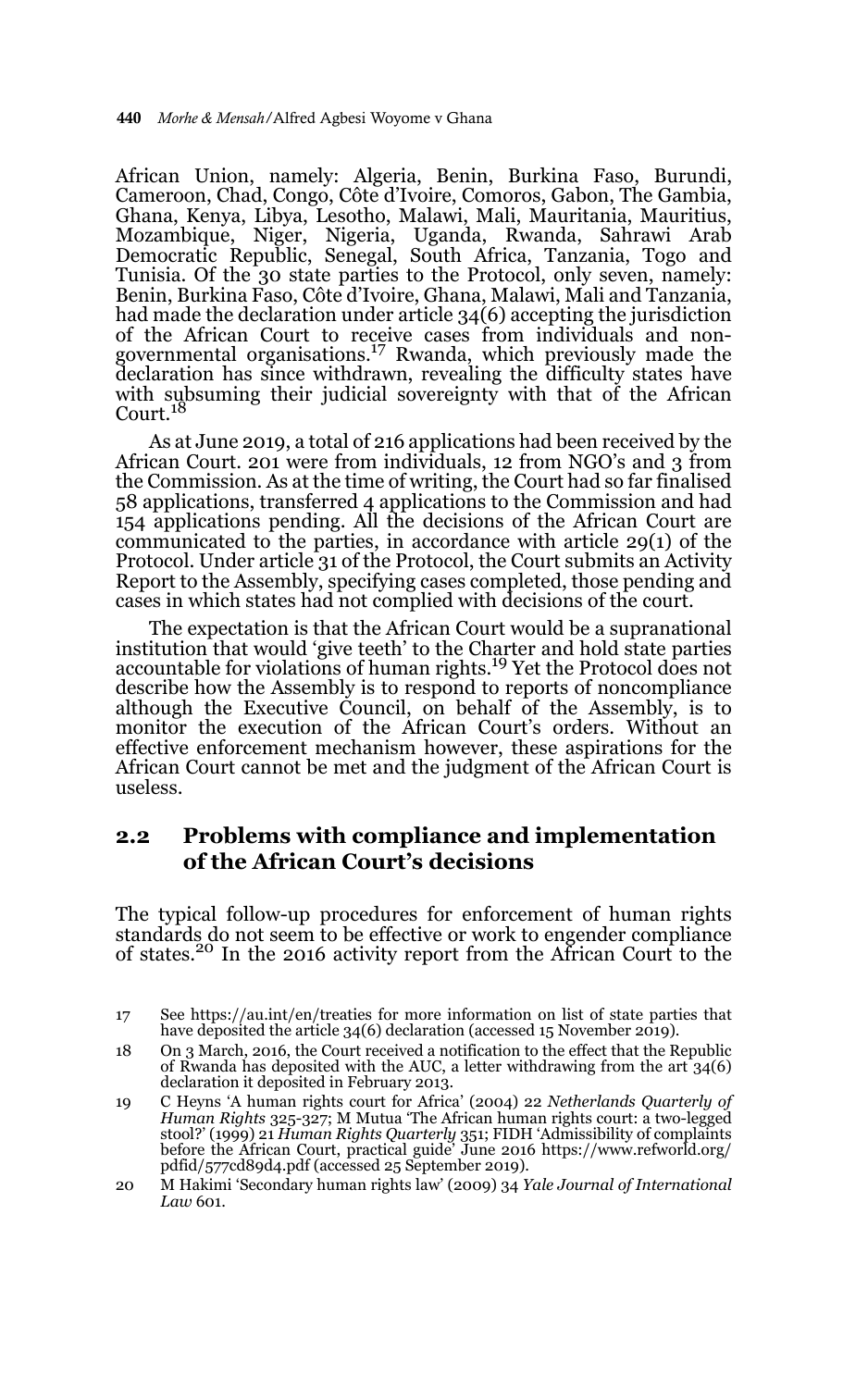Assembly, Tanzania for example, in the case of Ally Rajabu 007/2015 and the case of John Lazaro 003/2016 on the issue of imposing the death penalty informed the African Court that it would be unable to implement the orders of the Court.<sup>21</sup> Activity reports also reveal that Ghana in the first *Woyome* decision of the African Court on the preliminary matter of stay of execution, informed the Court that it would await the African Court's final decision but in reality did the opposite.

States that ratify international or regional human rights treaties do so with the understanding that no nation is an island and that in matters of human rights, there is the need to set universal standards. These standards basically mean the right to life, liberty and property for all people without discrimination<sup>22</sup> and access to justice for all victims of violations of rights. Oba has observed that domestic human rights legislation may not be enough to stop massive human rights violations and this makes a strong case for concerted action by the international community and intervention by supranational courts.<sup>23</sup> Noting that international law is now being used in municipal courts to challenge violations of human rights in particular, points to a growing awareness of the African Charter in some African countries since the 1990s.<sup>24</sup> It has been also contended that the common law rules on enforcing foreign judgments, whereby foreign judgements are directly enforced in domestic arena, could also apply to enforce judgments rendered by<br>international courts and tribunals.<sup>25</sup> For example, under the common law, the procedure for enforcing foreign judgments is just for the judgment creditor to issue a writ and plead that the judgment debt is due and owing.<sup>26</sup> In Ghana, the statute on the issue, Part  $\breve{V}$  of the Courts Act 1993 (Act  $459$ ),<sup>27</sup> allows Ghana to have reciprocal relationship with any other country whereby judgment given by domestic superior courts could be enforced in both countries. Contending that judgements from international courts like the African Court should also be considered 'foreign judgments' means that in the absence of legislation incorporating provisions of the Charter and its Protocol into domestic

- 21 EX.CL/999.
- 22 UN General Assembly, *Universal Declaration of Human Rights*, 10 December 1948, 217 A(III). https://www.refworld.org/docid/3ae6b3712c.html (accessed 15 August 2019), see especially arts 2, 3 & 17.
- 23 A Oba 'The African Charter on Human and Peoples' Rights and ouster clauses under the military regimes in Nigeria: before and after September 11' (2004) 4 *African Human Rights Law Journal* 275 at 300.
- 24 As above 301. See also the Ghanaian case of *Ernest Adofo v Ghana Cocoa Board* (2013-2014) 1 SCGLR 377, where Dr Date-Bah JSC held that rights of workers under the ILO Convention No. 87 of 1948 (Freedom of Association and protection of the right to organise) and article 2 of the ILO Convention No. 98 of 1949 (The right to organise and collective bargaining) cannot be restricted by domestic law.
- 25 R Liwanga 'From commitment to compliance: enforceability of remedial orders of African human rights bodies' (2015) 41 *Brooklyn Journal of International Law* 100 at 145.
- 26 R Oppong 'Recognition and enforcement of foreign judgments in Ghana: second look at the colonial inheritance' (2005) 31 *Commonwealth Law Bulletin* 19 at 23.
- 27 Courts Act, 1993 (ACT 459) with Courts (Amendment) ACT, 2002 (ACT 620) with the Courts (Amendment) ACT 2004, (ACT 674) secs 81-88.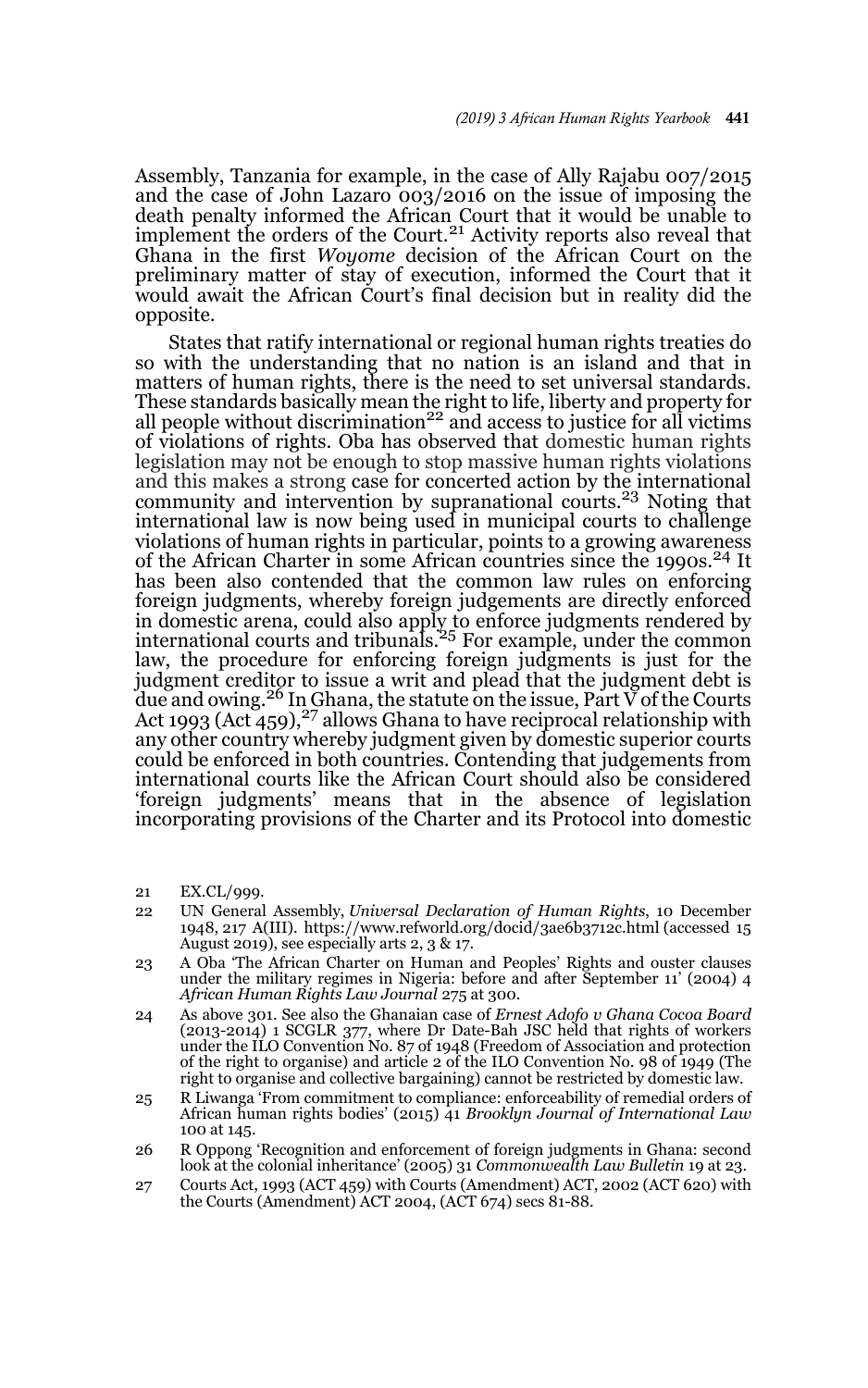laws, municipal courts (such as the Supreme Court of Ghana) could nevertheless implement and enforce orders of the African Court as foreign judgment. Such an understanding would make it easier to implement judgment from the African Court in domestic courts of member countries like Ghana.

All but one AU member states are party to the African Charter<sup>28</sup> and commitments to human rights principles feature in almost all AU documents. Prior to 2004, much of the work of the AU in the area of human rights was undertaken by the African Commission. The Commission is charged with promotion and protection of human and peoples' rights under conditions laid down by the Charter and also with interpretation of the Charter.29 The Commission however attracted much discontent because although it played a prominent role in developing African jurisprudence in human rights, it was cash strapped, lacked the mandate to adjudicate cases brought by<br>individuals and could not give binding opinions.<sup>30</sup> As noted above, the African Court rectified the situation when the Court Protocol allowed individuals to claim rights against state parties.

However, adhering to universal standards in human rights and to the jurisdiction of international and regional human rights bodies like the African Court, signifies the need to surrender some aspect of state autonomy for the common good of humankind. Surrendering state autonomy is very difficult for sovereign states and many defer to the theory of dualism to evade domestic application and enforcement of universal standards. $3<sup>1</sup>$  But of what use are these human rights standards when they can neither be implemented nor decisions enforced domestically to the benefit of individual victims? The main obstacles to domestic enforcement of decisions from the African Court are (1) dualism and lack of compliance; (2) lackluster judiciary; and (3) failing national human rights institutions.

The first obstacle is dualism and lack of compliance with the African Court's decisions. In monists' states like the Netherlands and France, domestic courts can apply international law principles in deciding cases.32 Similarly, individuals are at liberty to rely on international law rules to support arguments in national courts. Consequently, monists believe that when a state ratifies an international human rights treaty, it becomes *ipso facto* part of its law and their parliament need not pass laws to give effect to them before they become operational. Under monism, whenever there is a conflict between international law and

- 31 J Kalb 'The persistence of dualism in human rights treaty implementation' (2011) 30 *Yale Law & Policy Review* 71 95; A Roberts 'Comparative international law? the role of national courts in creating and enforcing international law' (2011) 60 *International and Comparative Law Quarterly* 57 at 59.
- 32 D Sloss 'Domestic application of treaties' (2011) http://digitalcommons.law. scu.edu/facpubs/635 (accessed 13 June 2019).

<sup>28 54</sup> out of 55 AU member states – all except Morocco – have ratified the African Charter.

<sup>29</sup> Art 45 of the Charter.

<sup>30</sup> LN Murungi & J Gallinetti 'The role of sub-regional courts in the African human rights system' (2010) 13 *Sur-International Journal on Human Rights* 119 at 128.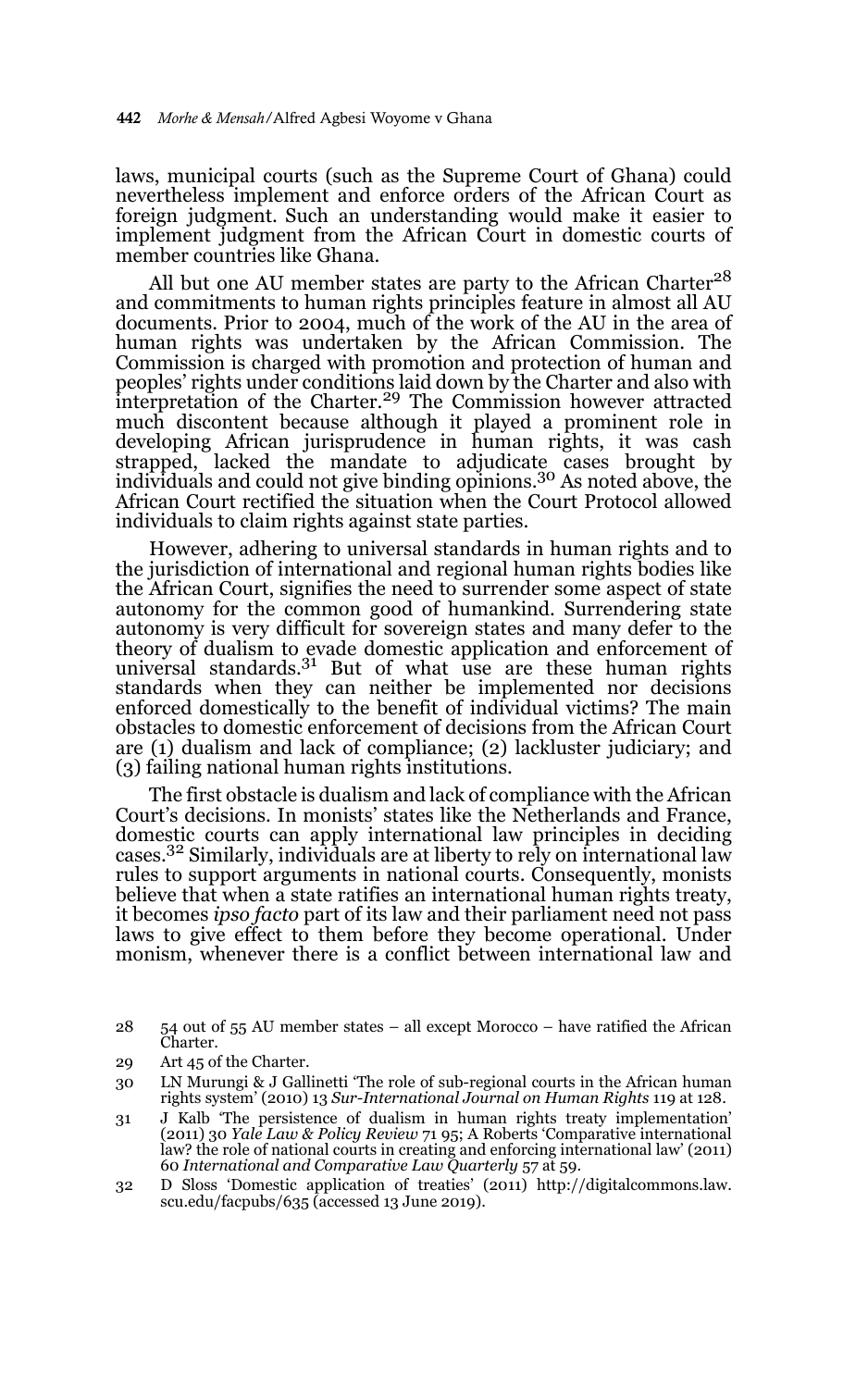municipal law, international law principles are supreme and must take precedence over the national law.33 Conversely and traditionally, dualist states like Ghana hold the position that international law and municipal laws are two different laws altogether and the rules of international law are not applicable in municipal courts unless parliament passes a law to give effect to them. Hence, when dualist states become parties to an international treaty, the treaty does not automatically apply in domestic law. At best an international treaty is of persuasive authority unless and until Parliament ratifies it and enacts legislation incorporating the international treaty into domestic law. Hence, to dualist states, international and regional human rights law is inapplicable in municipal courts in the absence of an enactment by parliament giving effect to it. In the Ghanaian context, article 75 of the Constitution states:

- (1) The president may execute or cause to be executed treaties, agreements or conventions in the name of Ghana.
- (2) A treaty, agreement or convention executed by or under the authority of the president shall be subject to ratification by –
- (a) Act of parliament; or
- (b) A resolution of parliament supported by the votes of more than one-half of all the members of parliament.

In addition to the above, although a treaty ratified by Parliament binds Ghana internationally, for the treaty to be domestically applicable and capable of invocation in Ghanaian courts, Parliament must further pass a specific legislation to domesticate or transform it into Ghanaian  $law<sup>34</sup>$ 

As noted by Ian Brownlie,<sup>35</sup> international practice however seems to favour the position that a state cannot rely on provisions of its own law or deficiencies in that law in response to claims of alleged breach of its international obligation.36 Brownlie argued further that in treaty obligations there is a general duty to bring national law in conformity with obligations under international law.37 In the *Free Zones* case, the Permanent Court of International Justice pronounced, amongst others, that France cannot rely on domestic legislation to limit the scope of its<br>international obligations.<sup>38</sup> Further, although the Vienna Convention on the Law of Treaties recognises the fact that a treaty is a written

34 K Mensah & C Nyinevi *The lawyer's companion, a guide to researching Ghanaian case law* (2015) 457. See also *Republic v High Court (Commercial* Division) Accra; ex parte Attorney-General (NML Capital Ltd & Republic of<br>Argentina, Interested Parties) (2013-2014) 2 SCGLR 990 (the Argentine Warship<br>Case). This case addresses the incorporation of customary internationa treaties into Ghanaian law. See also *Magaret Banful & Henry Nana Boakye v Attorney-General (*Writ no. J1/7/2016) unreported. (Judgement: 22 June 2017) (The Guantanamo Detainees Case) which addresses the making and ratification of treaties under art 75 of the 1992 Ghanaian Constitution.

- 36 As above. See also *Free Zones of Upper Savoy and District of Gex (Fr. v Switz.),* 1932 P.C.I.J. (ser.A/B) No. 46 (June 7).
- 37 Brownlie (n 35) 35.
- 38 n 36, para 25.

<sup>33</sup> D Harris *Cases and materials on international law* (2010) 61.

<sup>35</sup> I Brownlie *Principles of public international law* (2003) 34.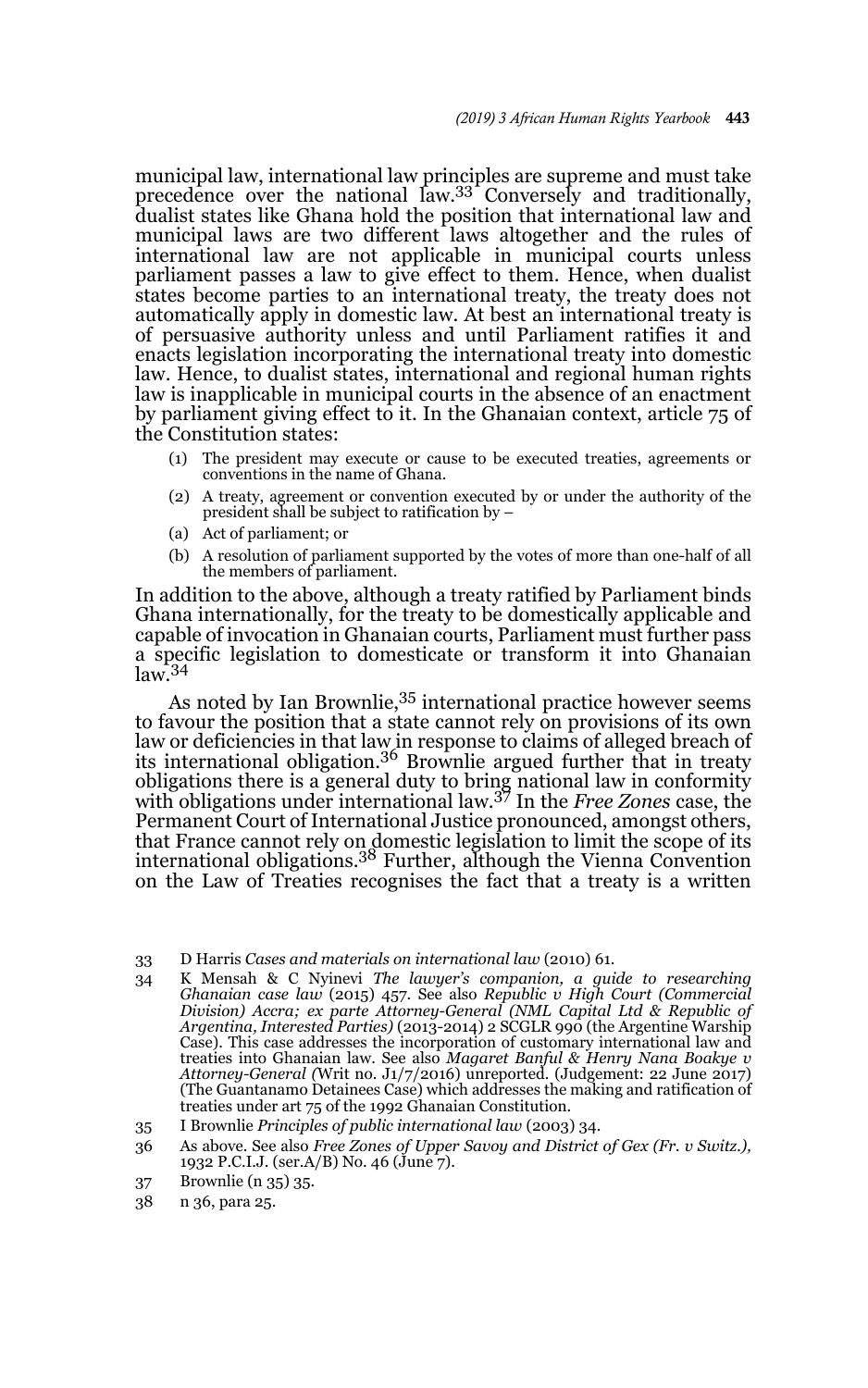document between sovereign states,<sup>39</sup> article 26 of the Convention establishes that every treaty in force is binding on the parties to it and must be performed in good faith. Article 18 defines good faith to mean that a state must refrain from acts which would defeat the objects and purpose of a treaty. Article 27 of the Convention also affirms the principle that a state party may not invoke the provisions of its internal laws as justification for its failure to perform its obligation under a treaty.

The second obstacle is the problem of lacklustre judiciary in nation states. The concept of dualism makes implementation and enforcement largely dependent on the political will of state parties to enact legislation to give effect to the human rights obligations undertaken under treaties. The judiciary is the other arm of government and acts of the judiciary are imputed to the state.<sup>40</sup> As already seen, under article 30 of the Court Protocol states agree to be bound by decisions of the African Court and to ensure their execution. It is conceded however that although a decision reached by the African Court is final and binding on parties to the dispute, as already mentioned, the Court is not an appellate court in the hierarchy of domestic courts and enforcement of its decisions within domestic arena relies on the good will of state parties. Hence, although compliance is to be monitored by the executive,<sup>41</sup> execution of judgments is based on willingness of state parties to cooperate.<sup>42</sup>

National courts however continue to grapple with ideas of 'judicial sovereignty' and find it difficult to implement decisions from supranational judicial institutions like the African Court. Egede,43 for example, argues that holding that human rights treaties are not enforceable unless domesticated defeat the very purpose for ratifying the treaties in the first place; which is to secure rights for the benefit of individuals.44 He proposed that treaties can be applied indirectly and be of persuasive authority because they can be said to have attained some legitimacy as customary international law.45 But we contend that

<sup>39</sup> Vienna Convention on the Law of Treaties 1969, art 2(1).

<sup>40</sup> The Supreme Court's decision seemed to be welcomed by the government especially the Deputy Attorney-General who was quoted as lauding the decision, Ghana Justice, *Supreme Court right for 'ignoring' African Court in Woyome case – Dame,* at https://www.ghanajustice.com/2017/11/supreme-court-right-forignoring-african-court-in-woyome-case-dame (accessed 10 April 2019). See also Citifm, *Ghana's Supreme Court rejects African Court ruling on Woyome* at http:/ /citifmonline.com/2017/11/ghanas-supreme-court-rejects-african-court-rulingwoyome/ (accessed 10 April 2019).

<sup>41</sup> The Executive Council is composed of the ministers of foreign affairs or other such ministers or authorities as are designated by the governments of member states.

<sup>42</sup> C Anyangwe 'Obligations of states parties to the African Charter on Human and Peoples' Rights' (1998) 10 *African Journal of International and Comparative Law* 628.

<sup>43</sup> E Egede 'Bringing human rights home: an examination of the domestication of human rights treaties in Nigeria' (2007) 51 *Journal of African Law* 249.

<sup>44</sup> Egede (n 43) 273.

<sup>45</sup> Egede (n 43) 276.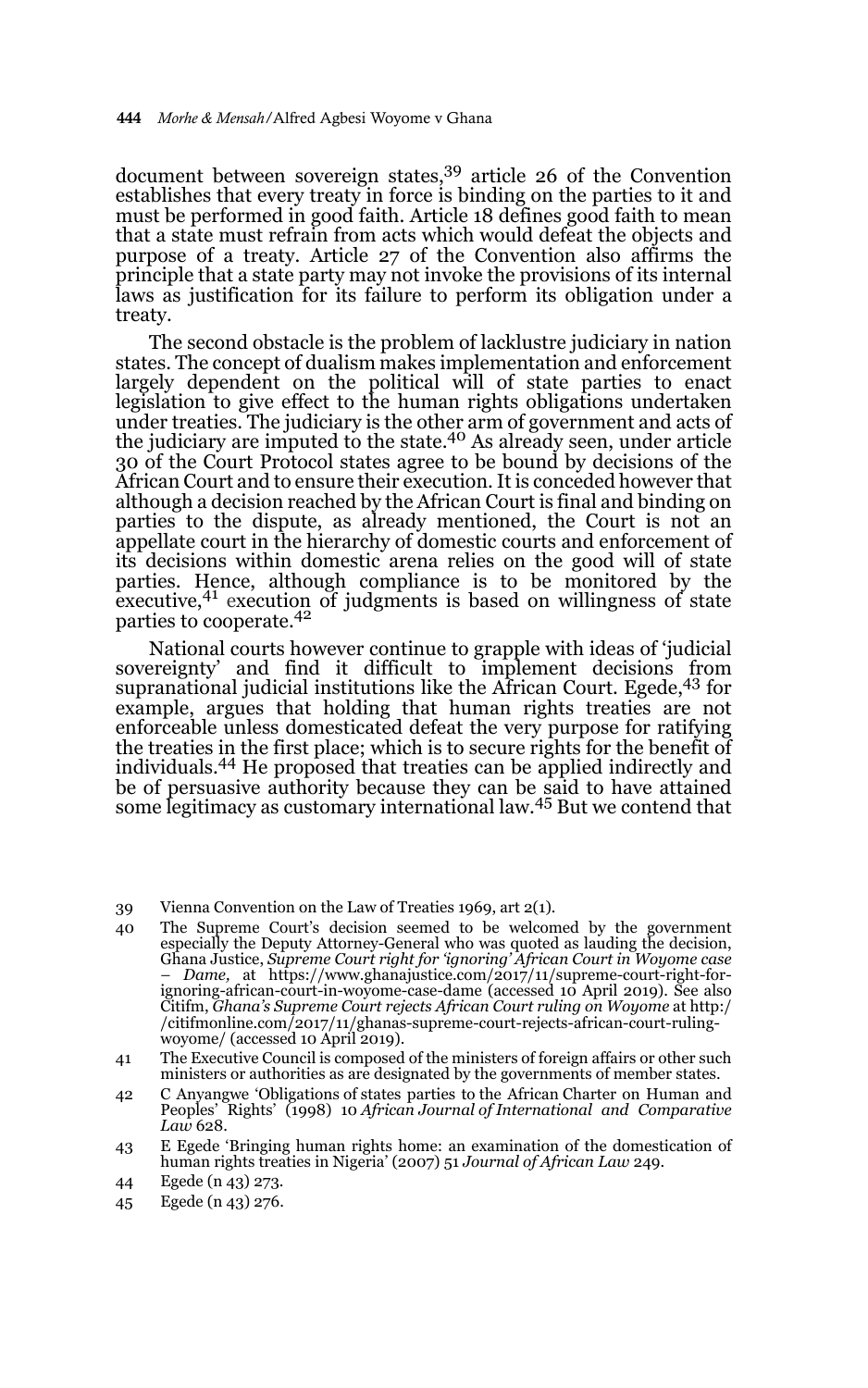such interpretation will depend on an activist judiciary.<sup>46</sup> Unfortunately in many parts of the world, including Ghana, judges especially those at the highest appellate courts, are appointed by the executive usually to influence policy and these judges, absent domestic law, may find it difficult to be independent in politically charged cases like the *Woyome* case where politics and law seem to collide.

Failing national human rights institutions are also an obstacle to domestic implementation of decisions from the African Court. National human rights institutions could be a conduit for state party compliance with decisions of the African Court. According to the Paris Principles, <sup>47</sup> part of the mandate of a national human rights institution is to give advisory opinions on legislative and administrative provisions in force in the particular country including making recommendations on bills and making proposals and reports on any matters concerning the promotion and protection of human rights.<sup>48</sup> National human rights institutions are therefore agents for proposing bills and laws and they should advice governments on such matters. Human rights institutions are to bring rights home by engaging other stakeholders in implementation of decisions from the African Court.<sup>49</sup> Therefore, human rights institutions must be more proactive and not gagged. Unfortunately, these institutions like Ghana's Commission on Human Rights and Administrative Justice are usually cash strapped and incapable of undertaking proper investigation in sophisticated cases involving the government. Additionally, some of these institutions like Ghana's Commission are quasi-independent and officials are still appointed with approval from the President.

The *Woyome* case revealed the impotency of national human rights institutions. Ghana's Commission did not intervene and chose to be silent when the Supreme Court refused to obey or acknowledge the interim order from the African Court. Indeed with the exception of few commentators who were alarmed that the decision of the Supreme<br>Court could deter investors,<sup>50</sup> not much outcry followed the decision. The least the Commission could have done was act *suo muto* and write a position paper to the government on the obligations of state parties on

46 A Huneeus 'Courts resisting courts: lessons from the Inter-American Court's struggle to enforce human rights' (2011) 44 *Cornell International Law Journal* 493 533, where the author noted that the assumption is that independent courts enforce human rights commitments, constraining the executive, and promoting compliance with human rights regimes.

47 See website of Council of Europe https://www.coe.int/en/web/portal (accessed 13 June 2019).

- 48 As above.
- 49 See Network of African National Human Rights Institutions (NANHRI), *National Human Rights Institutions and African Regional Mechanisms*, https://nhri. ohchr.org/EN/ExternalPublications/Guidelines%20on%20Implementation%20 of%20decisions%20of%20Regional%20Human%20Rights%20Organs%20Englis h%20Version.pdf (accessed 4 August 2019) 9-12.
- 50 ASEPA, 'Disrespect for international treaty obligations forcing foreign investors out of Ghana' newswiregh https://www.ghanaweb.com/GhanaHomePage/busi ness/Disrespect-for-international-treaty-obligations-forcing-foreign-investorsout-of-Ghana-ASEPA-693481 (accessed 18 April 2019).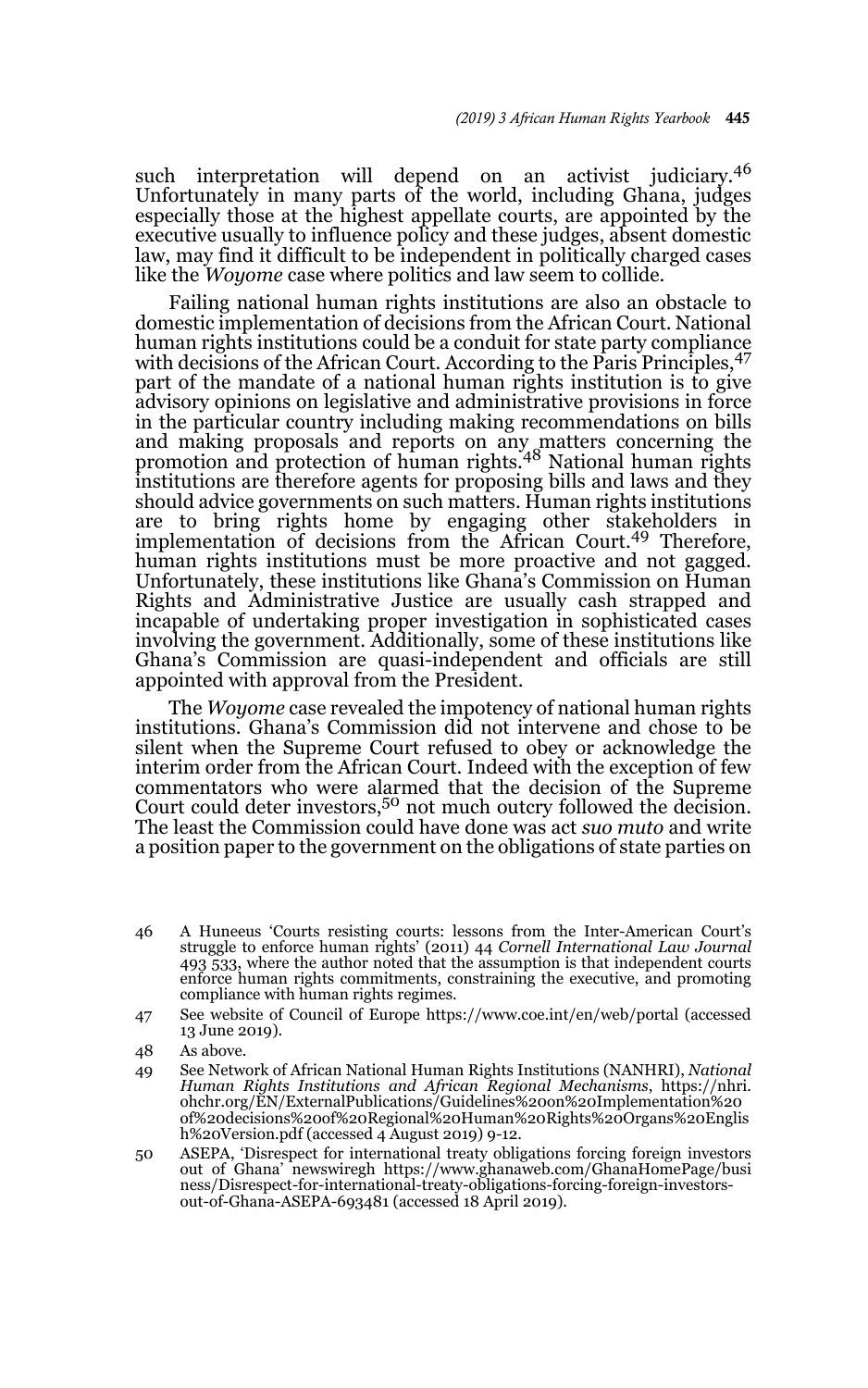such matters. National human rights institutions should act as internal watchdogs and pressure points on the government.

The above concerns necessitated this research into the Supreme Court's decision to determine the basis for denial of stay of execution proceedings and its consequences for decisions from the African Court.

### **3 METHODOLOGY**

The main data for our case discussion was obtained from the actual judgments of both the African Court and the Ghanaian Supreme Court. We also performed desk review and qualitative analysis of archival materials that included books, journal articles, international human rights documents and commentaries on the African Court. Internet search engines used were google and yahoo and websites visited were jstor and heinonline. The key words used in our search were 'African Court', 'Protocol to the African Charter', the 'enforcement of African Court's decisions', 'Ghana', and '*Woyome* case'. The materials were read carefully looking out for key messages given to civil society, especially messages on the difficulty in domestication of human rights treaties and ways of addressing the problem in Africa. We presented our findings using prominent themes emerging from our analysis of the court cases which illustrated the underlying reasons for the Ghanaian Courts' decision. Our discussion is based on how these reasons could be addressed and overcome to optimise domestication and enforcement of the African Court's decisions. Our case discussion will be useful in evaluation and improvement of services of the African Court. It would also increase knowledge in international human rights law and lay basis for further research in this area for betterment of this institution.

## **4 FINDINGS: THE GHANA SUPREME COURT'S DECISION ON ORDER FOR STAY OF EXECUTION GIVEN BY THE AFRICAN COURT**

The decision of the Supreme Court of Ghana is founded on the case of *Martin Alamisi Amidu v Attorney-General and 2 others*. 51 The findings are placed under two themes which are (1) constitutional road block to stay of execution and (2) failure to plead human rights violation. The African Court orders on the applicant's preliminary application were that Ghana:

<sup>51</sup> Civil Motion No.J8/08/2018 dated 28 November 2017 *Martin Alamisi Amidu v Attorney-General, Waterville Holdings (BVI) Ltd & Alfred Agbesi Woyome*, brought under 'Motion on Notice Pursuant to art 40  $\&$  134 of the Ghanaian Constitution, 1992 & The Supreme Court Rules, 1996 (C.I. 16) Rule 73 for the Stay of Execution...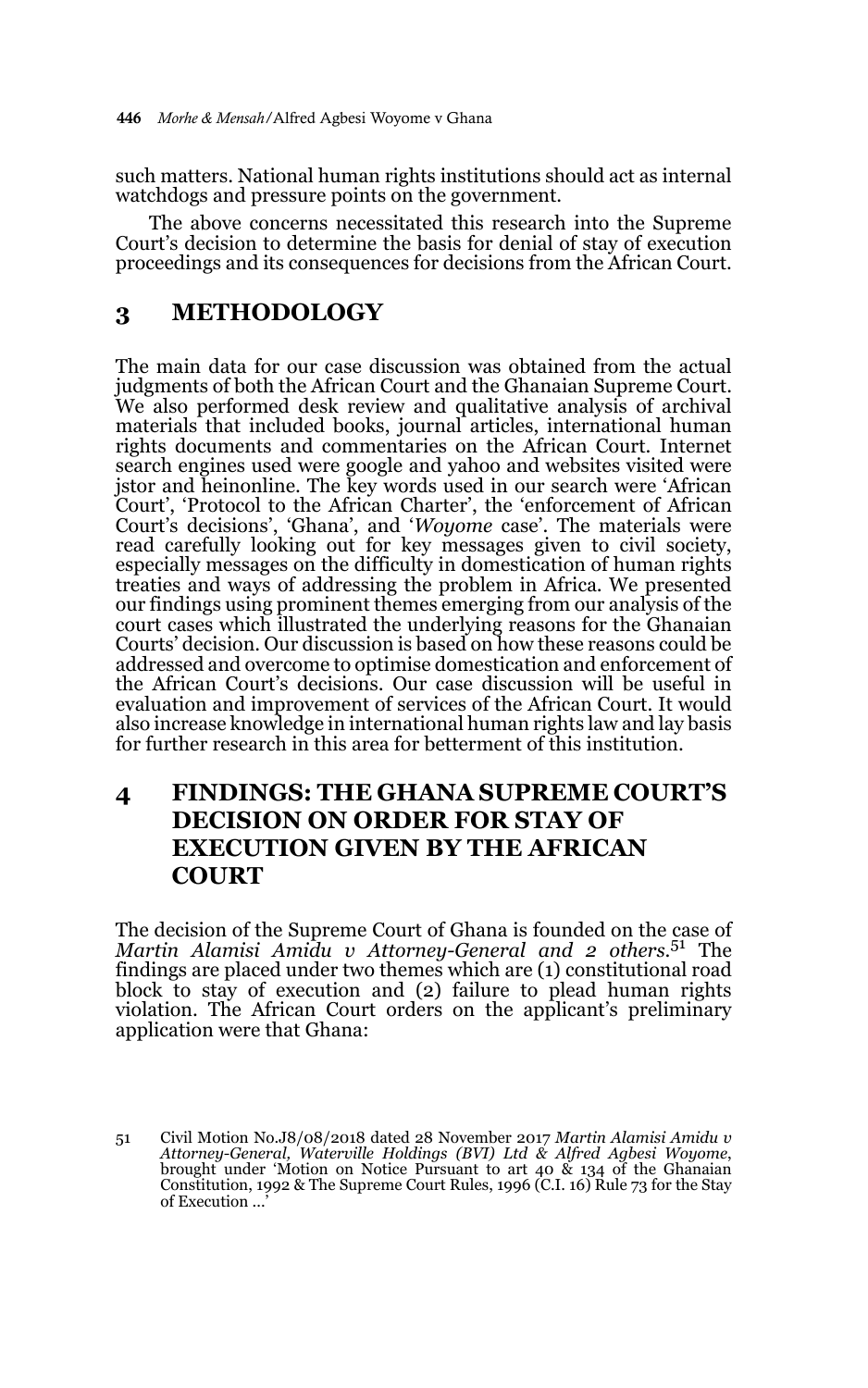- (a) Stay the attachment of the applicant's property and take all appropriate measures to maintain the status quo and to avoid the property being sold until his application is heard and determined.
- (b) Report to the Court within fifteen days from the date of receipt of the order on the measures taken to implement this order.

In response to the applicant's motion for stay of execution proceedings, namely, the process of identifying and attaching his properties till final<br>judgment from the African Court,<sup>52</sup> the Supreme Court of Ghana per Yeboah JSC, on 28 November 2017, without addressing the import of the African Court's decision, dismissed the application. As already mentioned, the order for attachment was previously given by the Supreme Court when it found that the applicant had defrauded the country and must pay back the sum. In justifying the dismissal of the applicant's motion, the Supreme Court held:

- (1) That the Attorney-General of Ghana by going into execution, was only following the dictates of the 1992 Constitution which he could not disobey. That the Attorney-General was just obeying the mandate ascribed him unde was duty bound to follow the orders of the Supreme Court to levy execution against the applicant in accordance with article  $2(2)$ ,  $(3)$  and  $(4)$  of the constitution.<sup>55</sup> The Supreme Court reasoned that if refusing to c such as was potent enough to unseat a president or vice-president in office then none of the parties in the suit, being of lesser status than a president or vice, could neglect, refuse or otherwise fail to obey the orders of the Supreme Court.
- (2) That the applicant had failed to demonstrate any breaches of his rights or freedoms in the exhaustively copious compendium of fundamental rights and freedoms spelled out from articles 12 to 33 of the 1992 Constitution breach of which the court should determine the application in his favour.
- (3) That a stay of proceedings was a very serious and grave step with possibly farreaching consequences for parties in a suit, and as such was a discretionary jurisdiction which ought to be employed only sparingly and in exceptional cases. That there was a burden on the applicant to show by available materials that there existed grounds for the grant of a stay of proceedings before a court could put a temporary halt to proceedings as he sought. And since the applicant had failed to discharge said burden there was neither sufficiency nor conviction of reasons for the court to halt the levying of execution against him by the Attorney-General.

#### **4.1 Constitutional road block to stay of execution**

On the first holding, the Supreme Court noted that the action by private individual Martin Alamisi Amidu which culminated in the execution

- 54 Art 2 of the Constitution stipulates that any person alleging that an enactment or an action is done in contravention of the Constitution, could bring an action before the Supreme Court.
- 55 Arts 2(2), (3) and (4) of the Constitution stipulates that a judgment of the Supreme Court in a suit invoking its original jurisdiction is entitled to absolute obedience.

<sup>52</sup> *Martin v Attorney-General* (n 51).

<sup>53</sup> Art 88 of the Ghanaian Constitution gave powers to the Attorney-General of Ghana to discharge all legal duties including initiating and prosecuting criminal and civil cases on behalf of the state.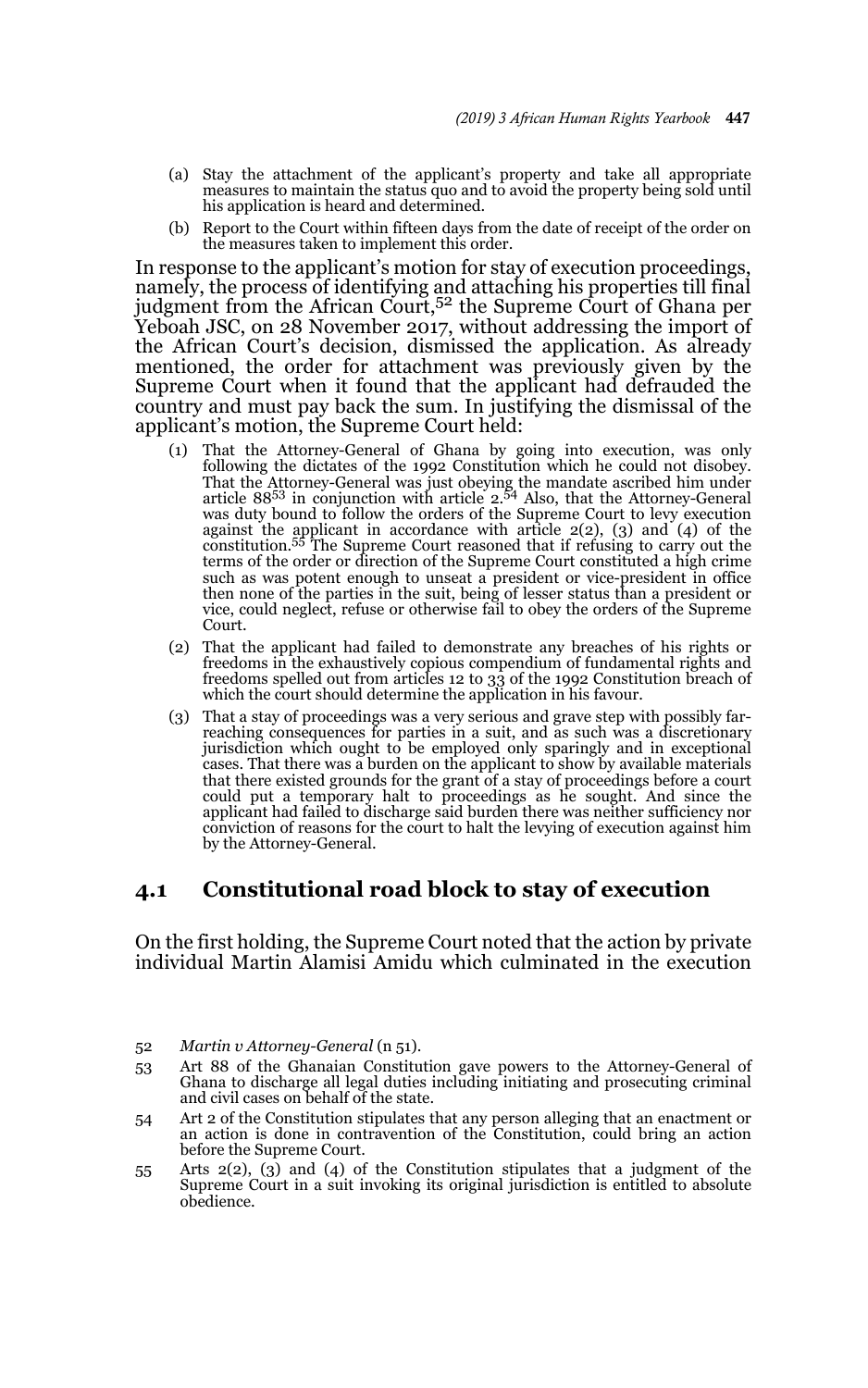448 *Morhe & Mensah/*Alfred Agbesi Woyome v Ghana

process was brought under article 2 of the 1992 Constitution of Ghana. Article 2(1) of the Constitution states:

A person who alleges that –

- (a) An enactment or anything contained in or done under the authority of that or any other enactment; or
- (b) Any act or omission of any person

is inconsistent with, or is in contravention of a provision of this Constitution, may bring an action in the Supreme Court for a declaration to that effect.

The Court noted that it was the Supreme Court itself that gave orders for payment of the money by the applicant to the government of Ghana and hence, it is its duty to enforce the judgment in compliance with article  $2(2)$ ,  $(3)$  and  $(4)$  of the 1992 Constitution which provides as follows:

- 2(2)The Supreme Court shall for the purposes of a declaration under clause (1) of this article, make such orders and give such directions as it may consider appropriate for giving effect, or enabling effect to be given, to the declaration so made.
- (3) Any person or group of persons to whom an order or direction is addressed under clause (2) *of this article by the Supreme Court, shall duly obey and carry out the terms of the order or direction*
- (4) Failure to obey or carry out the terms of an order or direction made given under clause (2) of this article constitutes a high crime under this Constitution and shall in the case of the president or vice-president, constitute a ground for removal from office under this Constitution.56

According to the Court, the foregoing constitutional provision imposes strict compliance by President and the Vice-President and that failure to comply with the directions from the Court could lead to their impeachment. To the Court, since the breach of the above directions has far-reaching consequences, an ordinary citizen like the applicant must strictly comply with the directions given by the Court in the exercise of its original jurisdiction. The Court also held that the Attorney-General in representing the government of Ghana by executing the judgment under article 88 of the 1992 Constitution is carrying out the constitutional duties imposed on it and no more. The Court further stated that the constitution of a sovereign state like Ghana is supreme and all institutions of state derive their authority from it. The Court thus held that the execution of the judgment by the Attorney-General is a step to fulfil a constitutional mandate imposed on it when article 2 is read in conjunction with article 88. Consequently, the Court found no merit in the submissions of the applicant.

### **4.2 Failure to plead human rights violation**

The second and third holdings were in response to the applicant's submission that if execution proceedings were not stayed before the application is heard by the African Court, his human rights would be violated. In making this submission, the applicant drew the Court's attention to various exhibits clearly showing that the applicant had actually filed an application on 4 September 2017 at the African Court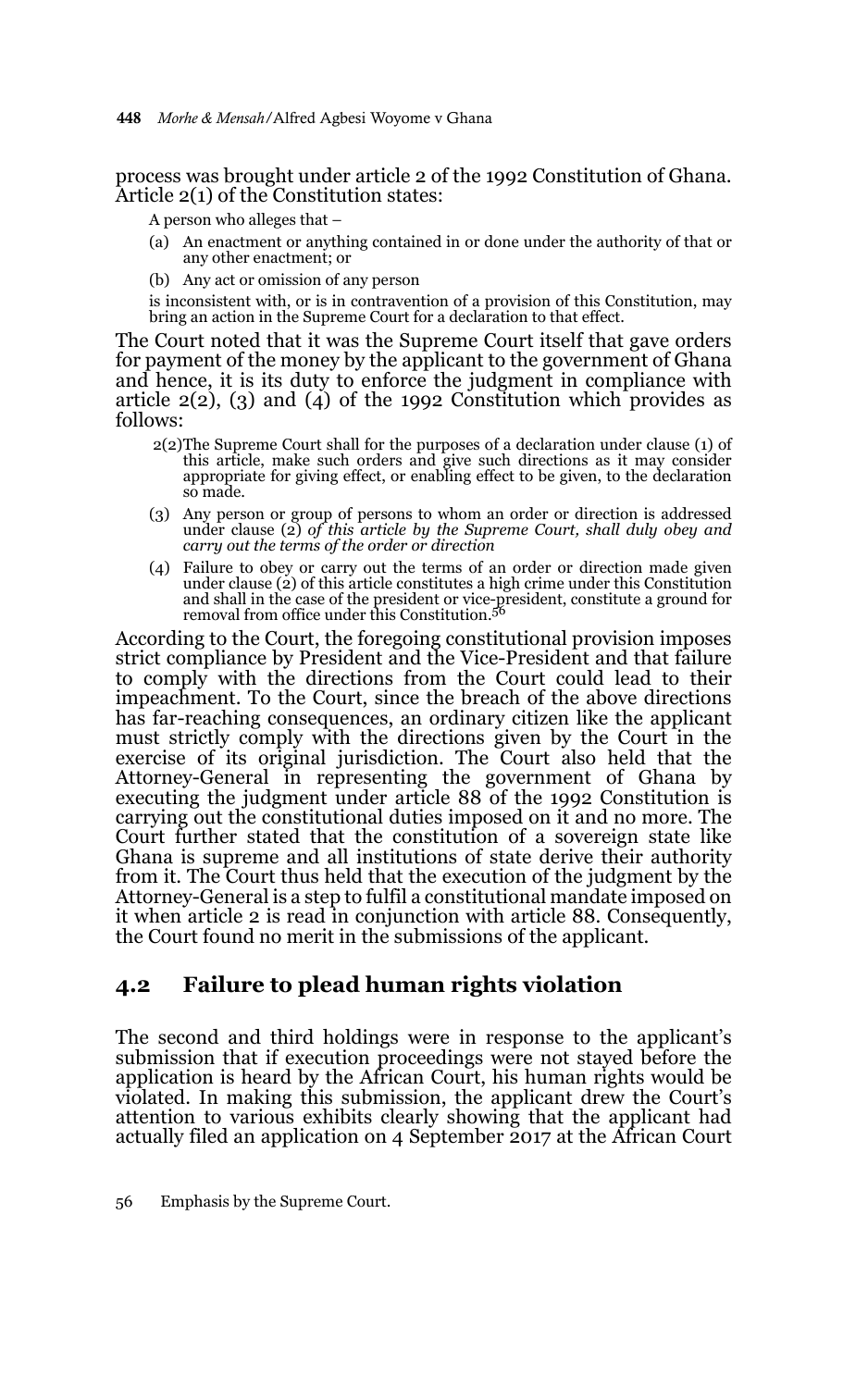and same had been responded to by Ghana, the state party to this application. He submitted that since the matter was actively pending before the African Court, to determine the issues of human and peoples' rights affecting him, it would be fair and just for the government of Ghana to stay the proceedings till the final determination of the proceedings pending at Arusha, Tanzania. He further argued that Ghana which is a party to the Protocol, is obliged to comply with interim measures of the African Court within the time stipulated by the Court and to guarantee its execution.

In response, the Ghanaian Supreme Court held that the applicant had failed to demonstrate potential human rights violations by evidence; or to furnish the Court of record with such potential human rights violations. It also held that despite numerous provisions on fundamental human rights under the Ghanaian 1992 Constitution, the applicant could not refer to any of the provisions in the Constitution or any statutes whatsoever to demonstrate any breaches of his rights and freedoms. Yeboah JSC made references to Atkin's *Encyclopaedia of Court Forms in Civil Proceedings*57 and some cases58 which all affirm the common law principles that a stay of proceedings would be granted if there were special circumstances for its grant. The cases established that the burden lies with the applicant to show by available materials that there exist grounds for the motion. The Supreme Court decided that the applicant failed to discharge the burden and refused to grant the stay of execution proceedings.

### **5 DISCUSSION**

The arguments on state judicial sovereignty made in this case are similar to those espoused by the government of Ghana through its Deputy Attorney-General before the African Court in the substantive matter. The Supreme Court's ruling in allowing those arguments and refusing to grant a stay of execution is very significant. As already stated, the African Court on 28 June 2019 ruled in the substantive matter and held for Ghana. Despite the African Court ruling, the case is a lesson on the importance of this regional human rights institution. There is a Ghanaian adage from old folklore that says that 'one does not point to his hometown with his left hand',59 meaning that one should appreciate what he has including his origins, however humble. In Ghana it is always considered a sign of disrespect or bad manners to use the left hand in greeting or in making gestures. This adage can be related to the decision given by the Supreme Court. The African Court is a conduit for rights for individual Africans and must be celebrated. There is no denying the fact that the Supreme Court knew or ought to

<sup>57</sup> Second edition, volume 35.

<sup>58</sup> *Republic v Committee of Inquiry (RT Briscoe (Ghana Ltd))* (1976) 1 GLR 166 CA; *Brutuw v Aferiba & Others* (1979) GLR 566.

<sup>59</sup> See AWAKE! Akan proverbs — a mirror on social norms, Watch Tower online library https://wol.jw.org/en/wol/d/r1/lp-e/102003206#h=3 (accessed 8 May 2019).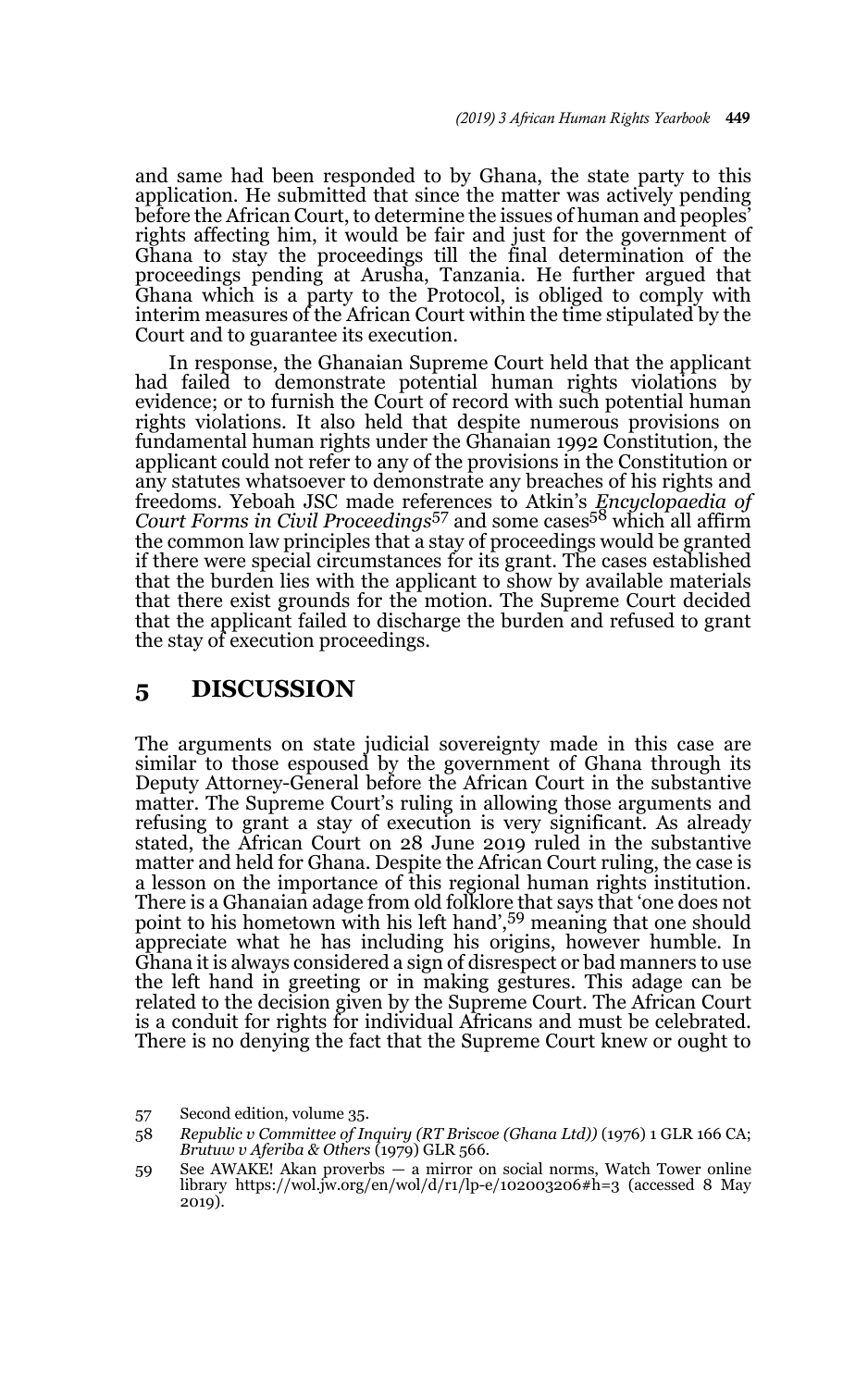know about the jurisdiction of the African Court especially since our current Chief Justice, Sophia Akufo JSC, had served as a pioneer judge and one of the Chairpersons at the African Court.

The Ghanaian Supreme Court missed the opportunity to elevate the African Court and educate the public. Instead the importance of the African Court was minimised in considerations of judicial supremacy and constitutional provisions. The African Court adequately debunked these considerations in its final decision so there is no point in belabouring the issue except to say that the Ghanaian Court erred when it stated that the applicant had failed to lead evidence before it to demonstrate any breach of his rights or freedom. The domestic court ought not to have pronounced on this issue since it was the subject matter of the substantive application before the African Court. Besides, Ghana being a party to the application before the African Court cannot be a judge in its own cause and conclude that it has not violated any of the applicant's rights or freedoms. The unfortunate pronouncement of the Ghanaian Supreme Court is prejudicial to the determination by the African Court on whether or not Ghana has violated the applicant's rights. Indeed, the Court erred when it stated that the applicant had failed to refer to any of the provisions under Chapter  $5^{60}$  of the 1992 Constitution or any statutes whatsoever to demonstrate any breaches of his rights and freedoms.

From the Court's own pronouncements, the applicant drew its attention to various exhibits which clearly showed that the applicant had actually filed an application on 4 September 2017 at the African Court. As has been pointed out earlier, the application before the African Court alleged violations of articles 2, 3 and 7 of the African Charter by the respondent state, Ghana. The substance of the forgoing articles under the Charter have been enshrined under article 17 (equality and freedom from discrimination), article 19 (fair trial) and article 20 (protection from deprivation of property) of the 1992 Constitution of Ghana. It is worth stating that Ghana's provisions on fundamental human rights and freedoms under Chapter 5 of its constitution is more situated in the provisions of the African Charter.<sup>61</sup> It could thus be concluded from the foregoing that the domestic court erred in its observation on specific rights or freedoms the applicant was alleging their violation by Ghana.

Further, the Supreme Court of Ghana narrowly interpreted article 2(4) of the 1992 Constitution. The Court grounded its decision to dismiss the applicant's motion for a stay of execution and proceedings on article  $2(4)$  of the Constitution, which provides that failure to obey the orders or directions of the Court constitutes high crime. Under the article, a President or Vice-President could be impeached for being guilty of high crime. The Supreme Court therefore reasoned that the Attorney-General in representing the government of Ghana by

<sup>60</sup> This chapter deals with fundamental human rights and freedoms.

<sup>61</sup> RO Mensah 'Constitutional boundaries to human rights in Ghana: measuring the scope of private and public interests in the right to sexual orientation' in M Addaney (ed) *Women and minority rights law in Africa: reimagining equality and addressing discrimination* (2019) 151.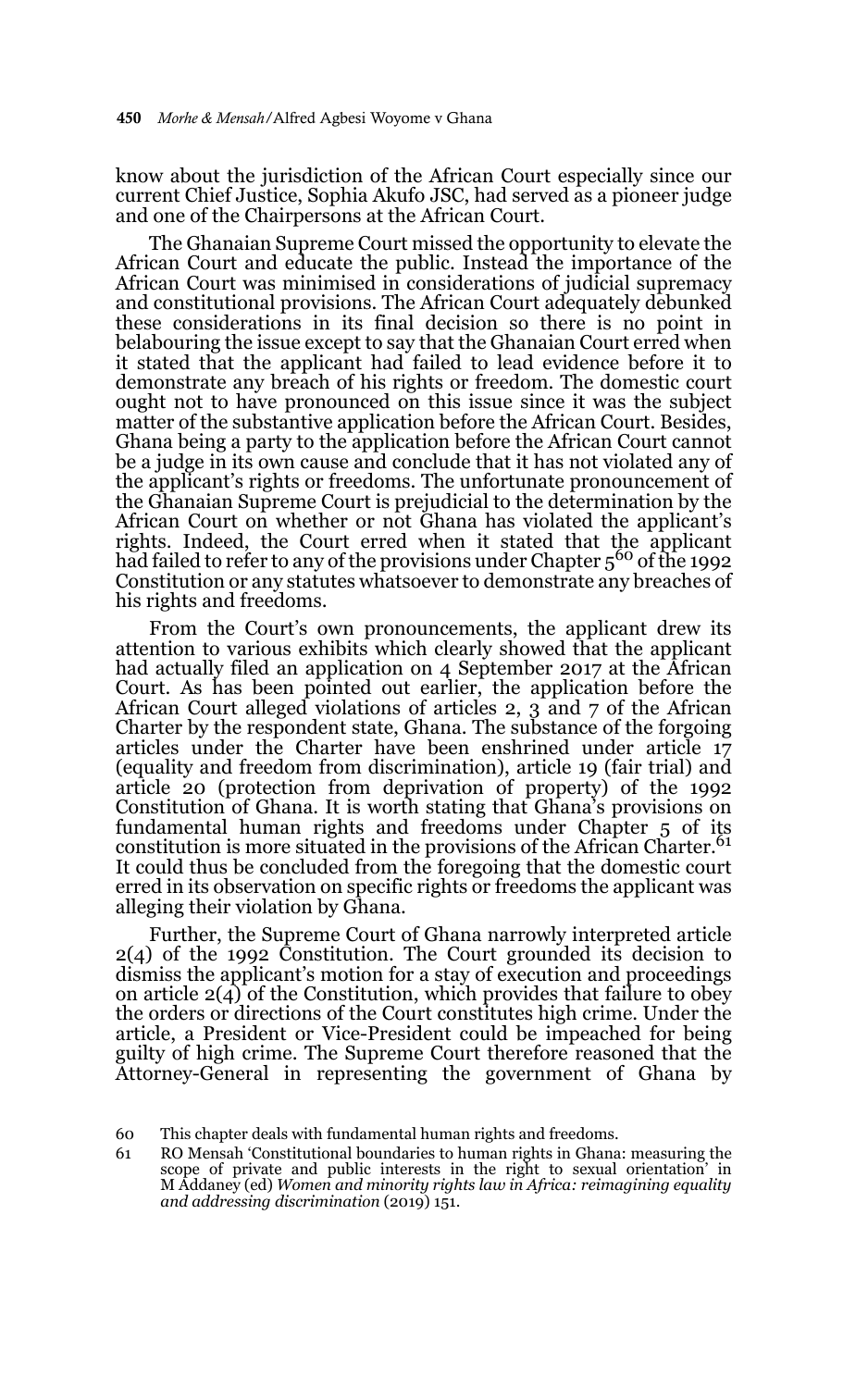executing the judgment is carrying out the constitutional duties imposed on it and that failure to do so will result in dire consequences like impeachment. The above interpretation by the Court is erroneous in the sense that high crime is not applicable to the context of the application before the Court. The Court itself has the power to stay its proceedings or execution of its judgment at any time if there is a good reason for doing so. It is submitted that staying execution of the Court's judgment or its proceedings due to the interim measures of the African Court or pending the final determination of the application before it or both constitutes judicial exercise of its power. Once the Court has stayed the execution of its judgment, the issue of high crime will not arise since there will be no obligation to carry out the terms of the Court's judgment until the order staying the said execution has been quashed by the Court. From the forgoing, therefore, the Supreme Court's reasoning in relation to article  $2(4)$  of the 1992 Constitution of Ghana is unfortunately not tenable.

In addition, a constitution must be interpreted as a whole. Essentially, in interpreting any constitutional provision, a court is enjoined to ensure that its interpretation of the said constitutional provision will be in harmony with the other provisions of the Constitution. In this particular case, by focusing on only article  $2(4)$  of the Constitution, the Supreme Court of Ghana failed to also point out that a President or a Vice-President can be impeached under article  $69(1)(a)$  of the Constitution for wilful violation of a human right provision under the Constitution. The article in question states in part:

The president shall be removed from office if he is found, in accordance with the provisions of this article –

(a) to have acted in wilful violation of the oath of allegiance and the presidential oath set out in the second schedule to, or in wilful violation of any other provision of this Constitution.

Hypothetically, this means that, had the African Court determined that Ghana had indeed violated the rights and freedoms of the applicant, steps could have been initiated to remove the President of Ghana from office especially as Ghana failed to comply with interim measures of the African Court. Contrary to the interim position of the African Court, by deciding that the government of Ghana could go into execution, the Supreme Court caused Ghana to compromise its obligations under the Court Protocol. The domestic court's decision had also put the President of Ghana in a very delicate position even if personally, he was willing to comply with the interim measures of the African Court. Contrary to the view of Ghana's Supreme Court in the case of *Martin Alamisi Amidu v Attorney-General and 2 others* where the applicant failed to establish a special circumstance to justify the stay of its proceedings, the foregoing complexities were enough reasons for which the Court should have granted the request of the applicant.

Since the judiciary is one branch of government, its actions are deemed to be those of the state. Hence, the actions of the Supreme Court of Ghana are imputed to Ghana. The applicant was not seeking to evade the payment of the judgment debt but rather prayed to the honorable Court for stay of execution pending the determination of the matter before the African Court. The decision of the Supreme Court to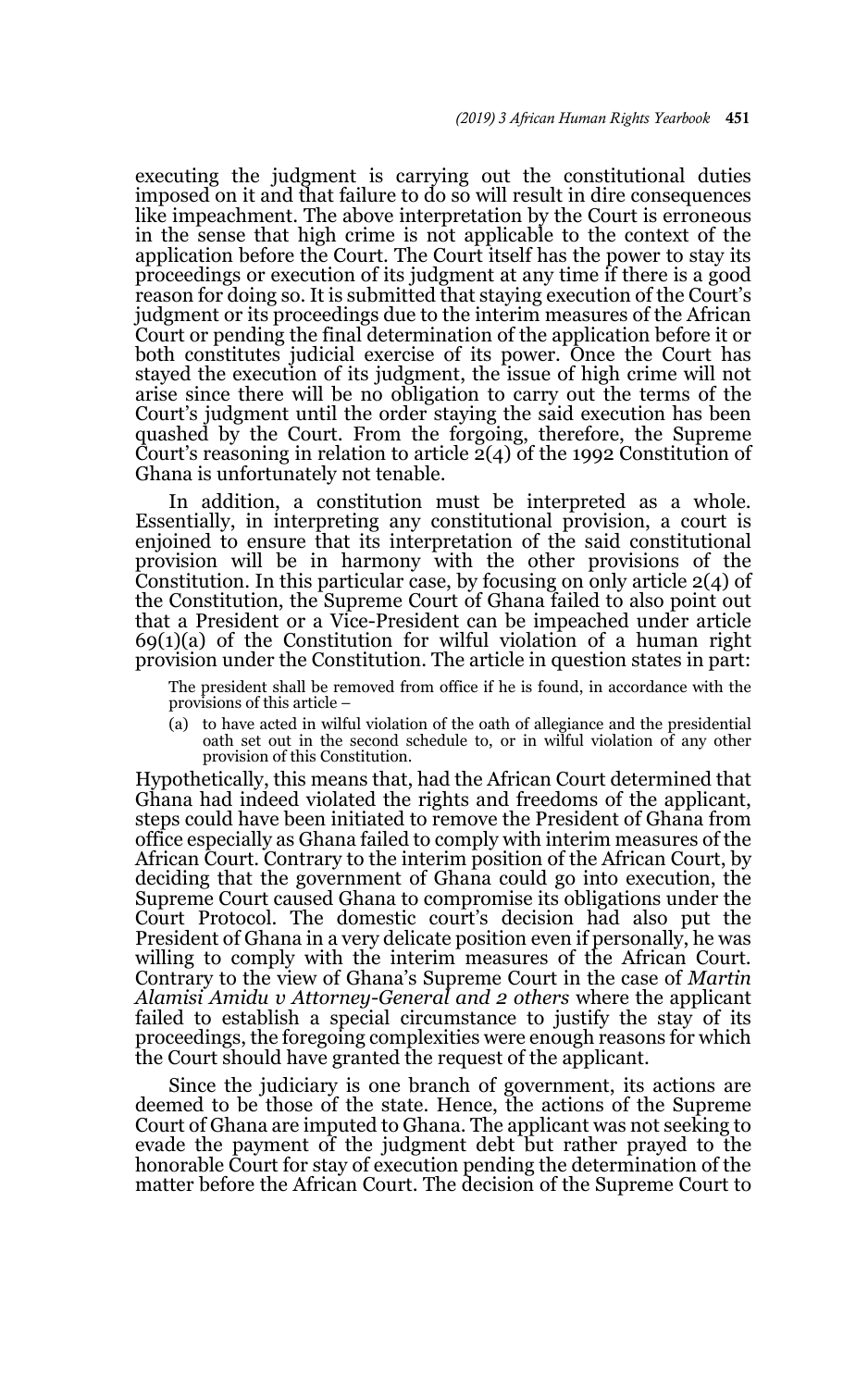proceed with execution irrespective of the order for stay from the African Court was unfortunately misplaced. That the constitutional provision must be complied with does not mean that it precludes a stay of execution especially if its enforcement would make proceedings in<br>the African Court of no effect.<sup>62</sup> If such a stance were maintainable, no application for a stay of execution would ever deserve to be granted. The posture of Ghana's Supreme Court weakens the African Court. The message, however unintended, is that the African Court decisions can be disobeyed with impunity. State parties cannot elect when to abide by decisions of the African Court. Such posture leads to dilution of human rights standards. The possibility of constitutional blockade to compliance with the African Court's decisions means that realisation of rights for individuals is not guaranteed. Individuals may lose respect and confidence in the African Court's ability to provide remedy for human rights abuses and may be deterred from relying on the African Court.

Finally, as already noted, the Ghanaian Supreme Court came to its conclusion because of the vexing issue of dualism. There are many benefits that accrue to a country by virtue of being part of a human rights treaty or court. One such benefit is less international scrutiny and a sense of belonging to the international community.<sup>63</sup> The assumption is that African countries sign human rights treaties to appease donor agencies and organisations and to be in good standing with these<br>organisations.<sup>64</sup> Unfortunately, in some cases, after ratifying these human rights documents there is no corresponding substantive change in domestic law and its application. For example, although Ghana has signed and ratified the Protocol to the African Charter on the Rights of Women in Africa (Maputo Protocol) and Convention on the Elimination of All Forms of Discrimination against Women (CEDAW) and its Optional Protocol, till date, there is no specific legislation on women's rights. The few rights guaranteed women are found scattered across the 1992 Constitution and a few sections of the Criminal Offences Act, 1960 (Act 29) and the Domestic Violence Act, 2007 (Act 732). Such is the case even though the rights accorded women in the Maputo Protocol go beyond the few provisions in Ghanaian law. Of what use is membership of a treaty to individuals if they cannot get access to justice?

- 62 See *Dzobo v Agbeblewu and Others* (1991) 1 GLR 294 where the court held that an appellate court to which an application for the stay of execution of a judgement which was the subject matter of an appeal had been made ought to see to it that the appeal, if successful, was not nugatory. See also *Djokoto & Amissah v BBC Industrials Co. (Ghana) Ltd & City Express Bus Services Ltd* (2011) 2 SCGLR 825. This case also held that in deciding applications for stay of execution, the courts must grant stay where the balance of hardship will fall on the appllicant. See further *Amankwah v Kyere* (1963) 1 GLR 409 which established that a stay of execution simply means to suspend the enforcement of a judgement or order. It does not take away other rights or prevent the exercise of any remedy or right which exists apart from the process of the court.
- 63 G Bekker 'The African Court on Human and Peoples' Rights: safeguarding the interests of African states' (2007) 51 *Journal of African Law* 154.
- 64 Bekker (n 63) 158.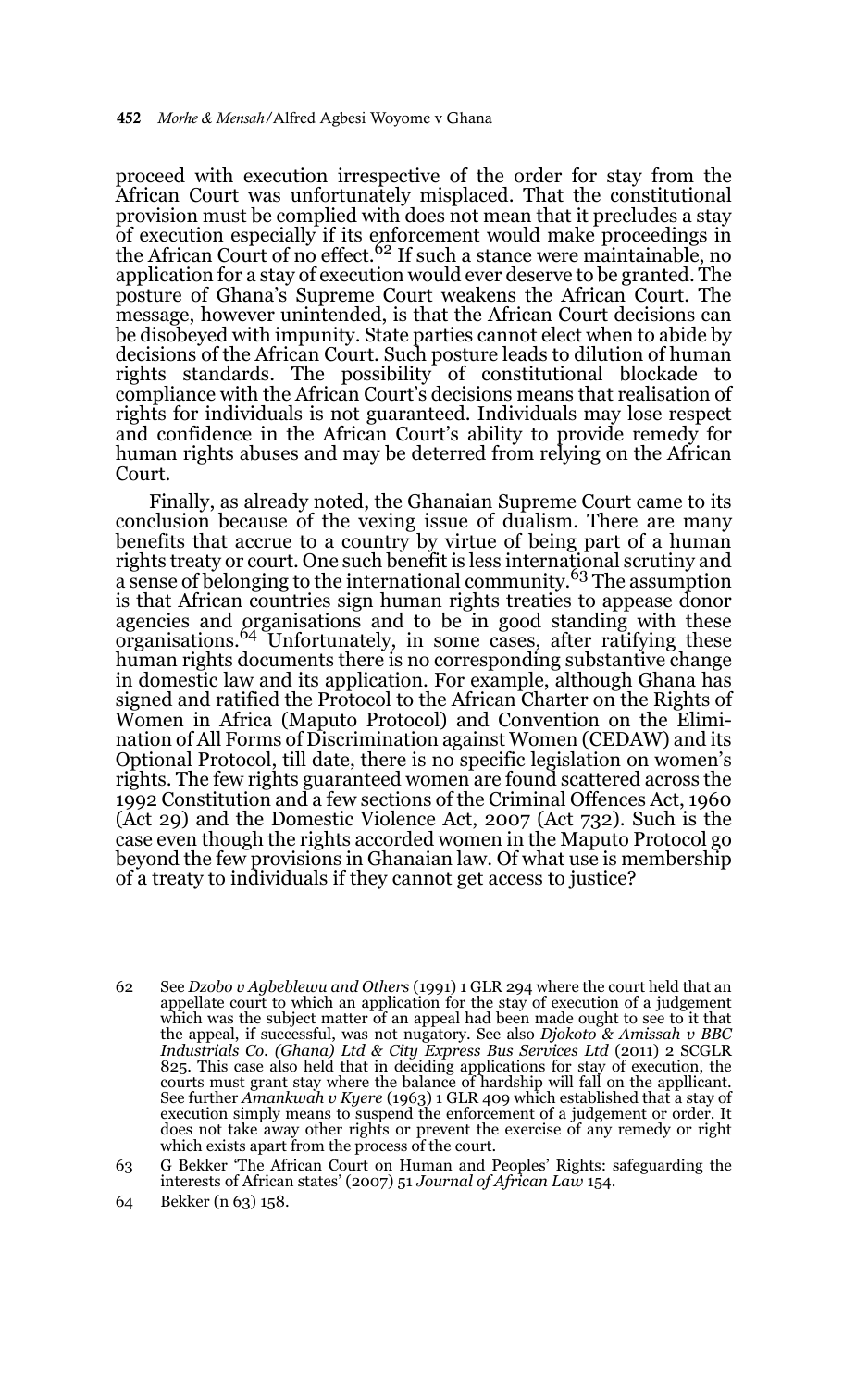### **6 RECOMMENDATIONS**

### **6.1 Naming and shaming**

Naming and shaming is an informal enforcement tool that has been used to coerce state parties into compliance with decisions of supranational institutions and standards.65 After the Second World War, when debates were held on whether to form regional arrangements on human rights, critics of regionalism had concerns that regional arrangements would lead to dilution and lowering of human rights standards and also that remedies in cases of individual violations may delay because of the need to first exhaust all local or regional remedies. Despite the concerns regional human rights systems flourished, starting with the European Convention for the Protection of<br>Human Rights and Fundamental Freedoms,<sup>66</sup> to the American Convention on Human Rights,67 and then the African Charter.

These bodies were established because it was hoped that within regions it would be fairly easy to enforce commitments of states to each other since states would be less resistant to change agreed to by their peers. It was also hoped that publicity about human rights would be more effective within the regional arrangements and that deviation from human rights standards could be easily sanctioned by bonds of mutuality. The above hopes have not materialised to a large extent and since traditional state reports and the loose follow up system for enforcing human rights have been slow in ensuring compliance, we suggest that naming and shaming should be utilised by the African Court. Publicising names of defaulters in the activity book is a start but there is need for this to be highlighted in every sphere of the AU activity so that presidents and government officials from countries with bad human rights records are not given positions within the Union.

Further, it is high time that the AU, especially the Executive Council responsible for monitoring compliance on behalf of the Assembly of Heads of States, begins to name and shame countries that have not yet operationalised the AU human rights documents in domestic law. It is recommended that the AU should liaise with the various national human rights institutions to undertake this exercise to audit domestication of human rights documents. Apart from providing data, this

66 Council of Europe, *Protocol 1 to the European Convention for the Protection of Human Rights and Fundamental Freedoms*, 20 March 1952, ETS 9 https:// www.refworld.org/docid/3ae6b38317.html (accessed 15 August 2019).

67 Organization of American States (OAS), *American Convention on Human Rights, 'Pact of San Jose', Costa Rica*, 22 November 1969 https://www.refworld.org/ docid/3ae6b36510.html (accessed 15 August 2019).

<sup>65</sup> B Taebi & A Safari 'On effectiveness and legitimacy of 'shaming' as a strategy for combatting climate change' (2017) 23 *Science and Engineering Ethics* 1289. See also K Kinzelbach & J Lehmann 'Can shaming promote human rights? publicity in human rights foreign policy: a review and discussion paper' (2015) https:// www.gppi.net/media/Kinzelbach\_Lehmann\_2015\_Can\_Shaming\_Promote\_Hu man\_Rights.pdf (accessed 2 May 2019).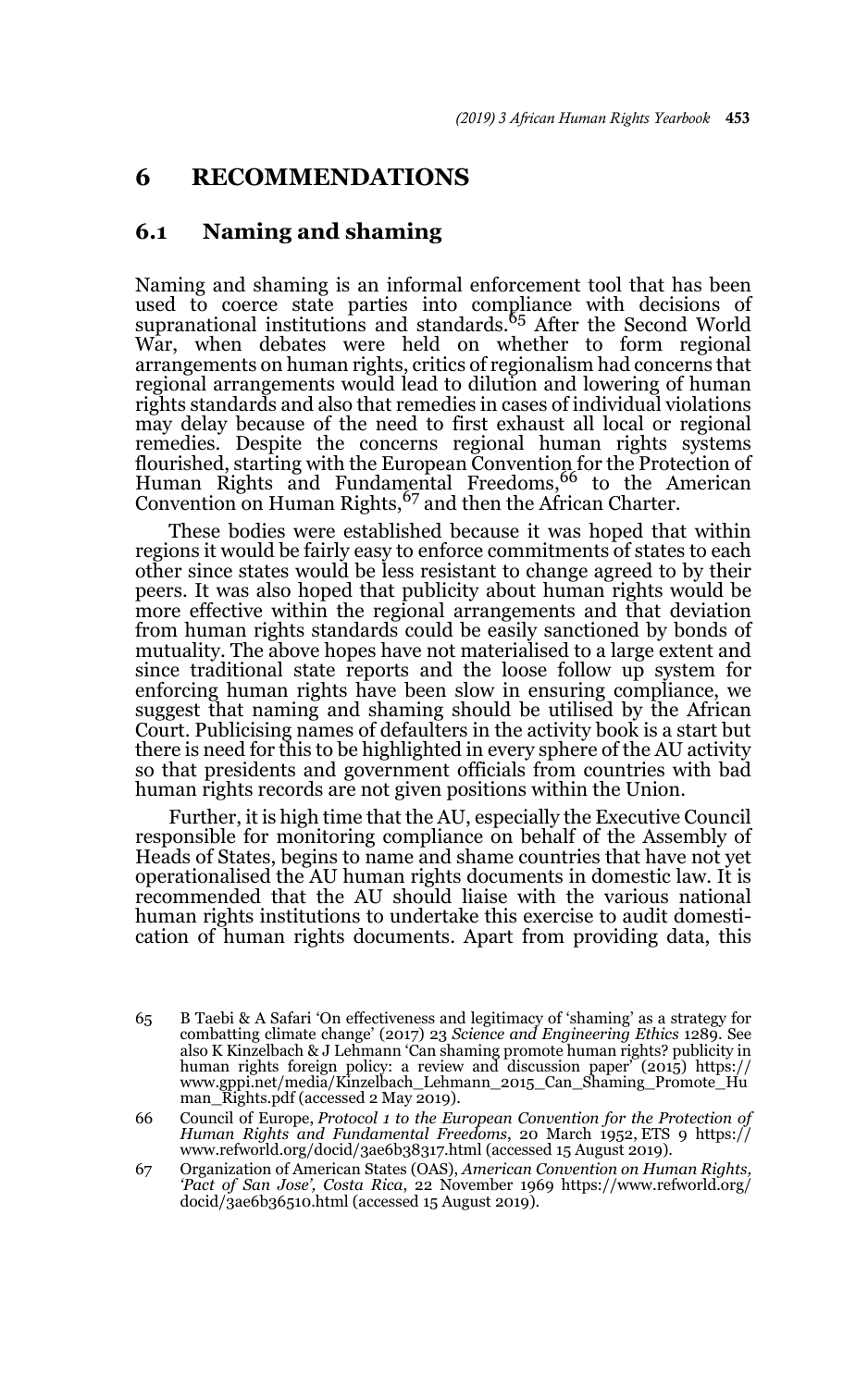exercise will make NHRIs more relevant, since many have become dormant in their respective countries.

### **6.2 States must become parties to human rights treaties only after domestication**

It is recommended that one method of preventing state parties from raising constitutions and other domestic laws as an obstacle to the enforcement of their human rights obligations is to ensure that a state party is recognised as part of an international human rights agreement or treaty when such a state has passed the appropriate domestic law giving effect to the human rights obligations undertaken in the agreement. The closest example is membership of the European Union and its Charter which is based on not only being a party to the European Convention on the Protection of Human Rights and Fundamental Freedoms and the European Court of Human Rights, but also on embedding the Court in domestic arena in order to grant rights to<br>individual citizens.<sup>68</sup> Until then, states must only be known as 'signatories' to treaties. This is an effective recommendation which may require changes to international law rules but its benefit would be immense since most African countries want to be part of the human<br>rights system, especially for public relations purposes.<sup>69</sup> Belonging to such systems is usually a precondition for foreign aid<sup>70</sup> and western development grants. Indeed, many development partners of African countries do not want to grant aid that would facilitate human rights violations.71 It is proposed that such a rule will ensure that many states take the necessary steps to domesticate human rights obligations undertaken at international and regional and even sub regional level.

### **6.3 Liaising with all stakeholders and publicity for the African Charter in individual countries**

From the Universal Declaration<sup>72</sup> to the African Charter,<sup>73</sup> states are encouraged to publicise, educate and teach the human rights provisions. Under the Charter, state parties

shall have the duty to promote and ensure through teaching, education and publication, the respect for the rights and freedoms contained in the present

72 Art 26, sec 2 of the UDHR.

<sup>68</sup> R Spano 'The future of the European Court of Human Rights – subsidiarity, process-based review and the rule of law' (2018) 18 *Human Rights Law Review* 473.

<sup>69</sup> E Massimino 'The power of human rights law' (2015) 41 *Human Rights* 2-4 24-25.

<sup>70</sup> O Hathaway 'Why do countries commit to human rights treaties?' (2007) 51 *Journal of Conflict Resolution* 588 at 596.

<sup>71</sup> J Quigley 'Perestroika African style: one-party government and human rights in Tanzania' (1992) 13 *Michigan Journal of International Law* 611 647.

<sup>73</sup> Art 25 of the Charter.